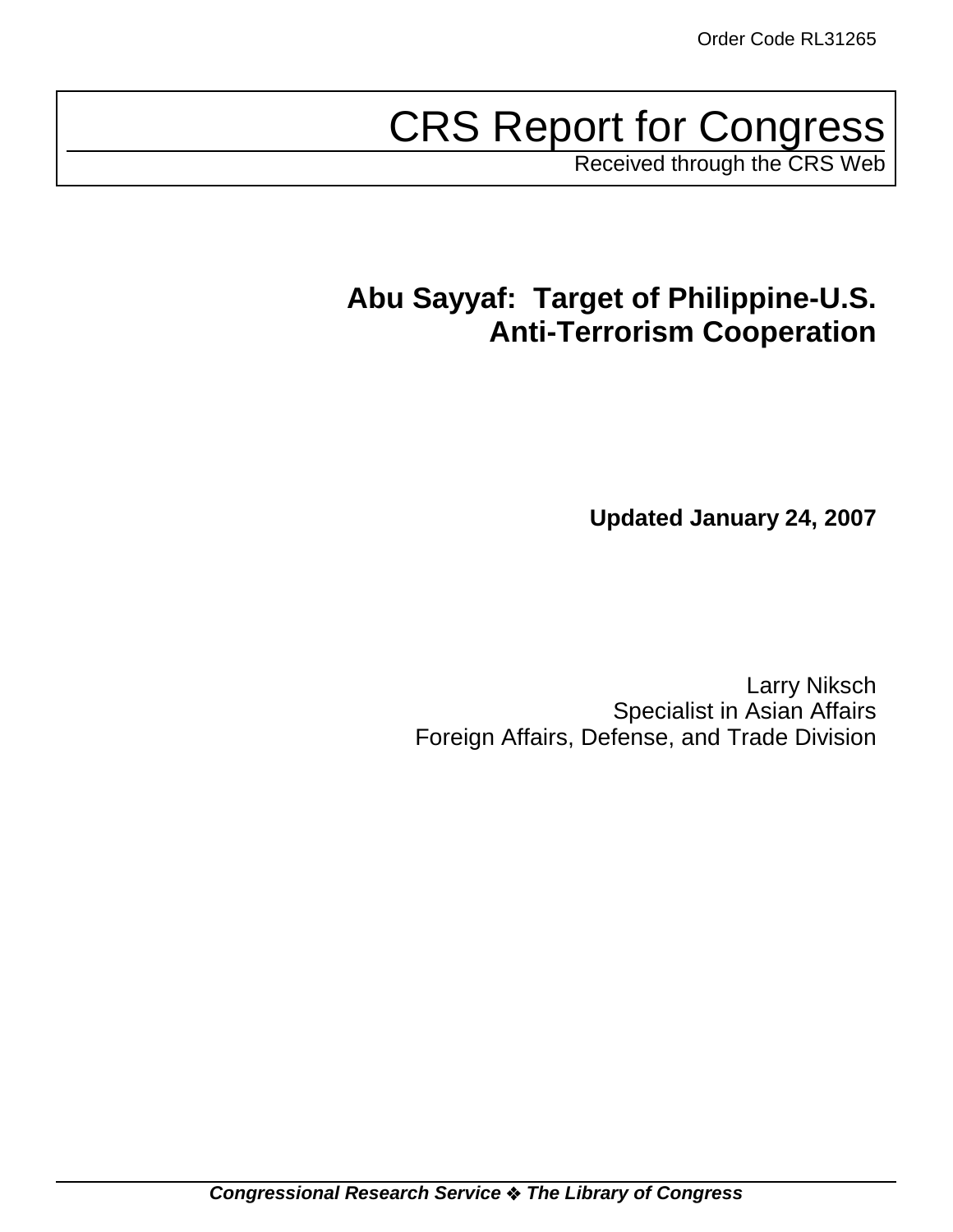## Abu Sayyaf: Target of Philippine-U.S. Anti-Terrorism **Cooperation**

#### **Summary**

From January 2002 until July 31, 2002, the United States committed nearly 1,300 troops to the Philippines and \$93 million in military aid to assist Philippine armed forces (AFP) in operations against the Abu Sayyaf terrorist group in the southern Philippines, on the island of Basilan southwest of Mindanao. The U.S. action, dubbed Operation Balikatan, partly was in response to Philippine President Arroyo's strong support of the United States following the September 11 Al Qaeda attack on the United States. A historic Muslim resistance to non-Muslim rulers broke out into massive rebellion in the 1970s. Two large resistance groups, a Moro National Liberation Front (MNLF) and a Moro Islamic Liberation Front (MILF) fought the Philippine government into the 1990s and entered into tenuous truces in 1996 and 2001 respectively. Abu Sayyaf emerged in 1990 as a splinter group composed of former MNLF fighters and Filipinos who had fought in Afghanistan. Abu Sayyaf resorted to terrorist tactics, including executions of civilians, bombings, and increasingly kidnapings for ransom. Abu Sayyaf had links with Osamu bin Laden's Al Qaeda organization in the early 1990s, but these links reportedly dwindled in the late 1990s. After the 2002 Balikatan operation, the remaining Abu Sayyaf leadership established links with Jeemah Islamiah (JI), an Al Qaeda-affiliated group in Southeast Asia that had begun to use Mindanao for training and organizing terrorist strikes. Abu Sayyaf also established links with Rajah Solaiman, a radical Muslim group made up of Filipinos from the northern Philippines who had converted to Islam. Together, these groups carried out major bombings after 2003, including bombings in metropolitan Manila.

Philippine government policy has been to apply military pressure on Abu Sayyaf. Operations have been constrained by several factors including difficult terrain, inadequate Philippine military equipment, avoiding clashing with the MILF and MNLF, and reportedly high level of corruption in the Philippine military. U.S. military support, however, did achieve successes. AFP operations against Abu Sayyaf became more aggressive and effective against Abu Sayyaf on Basilan in 2002 and on Jolo island in 2006; Abu Sayyaf strength was seriously eroded to an estimated 200 and key commanders have been killed. AFP commanders praised U.S. equipment, U.S. intelligence gathering, and U.S. assistance in planning AFP operations. The U.S. military's civic action project on Basilan appeared to weaken support for Abu Sayyaf on the island and received general praise in the Philippines.

 In 2005, U.S. forces began direct support missions for the Philippine military in western Mindanao against Abu Sayyaf, and U.S. military personnel began noncombat missions on the Abu Sayyaf redoubt of Jolo Island. U.S. officials expressed growing concern over the presence of JI on Mindanao and links between JI and the MILF. The Bush Administration supported the ongoing peace talks between the Philippine government and the MILF as the best means of eroding the MILF-JI linkage. However, coordination among Abu Sayyaf, JI, and elements of the MILF present the threat of a wider terrorist war in the Philippines and could confront the Bush Administration with decisions for greater U.S. involvement.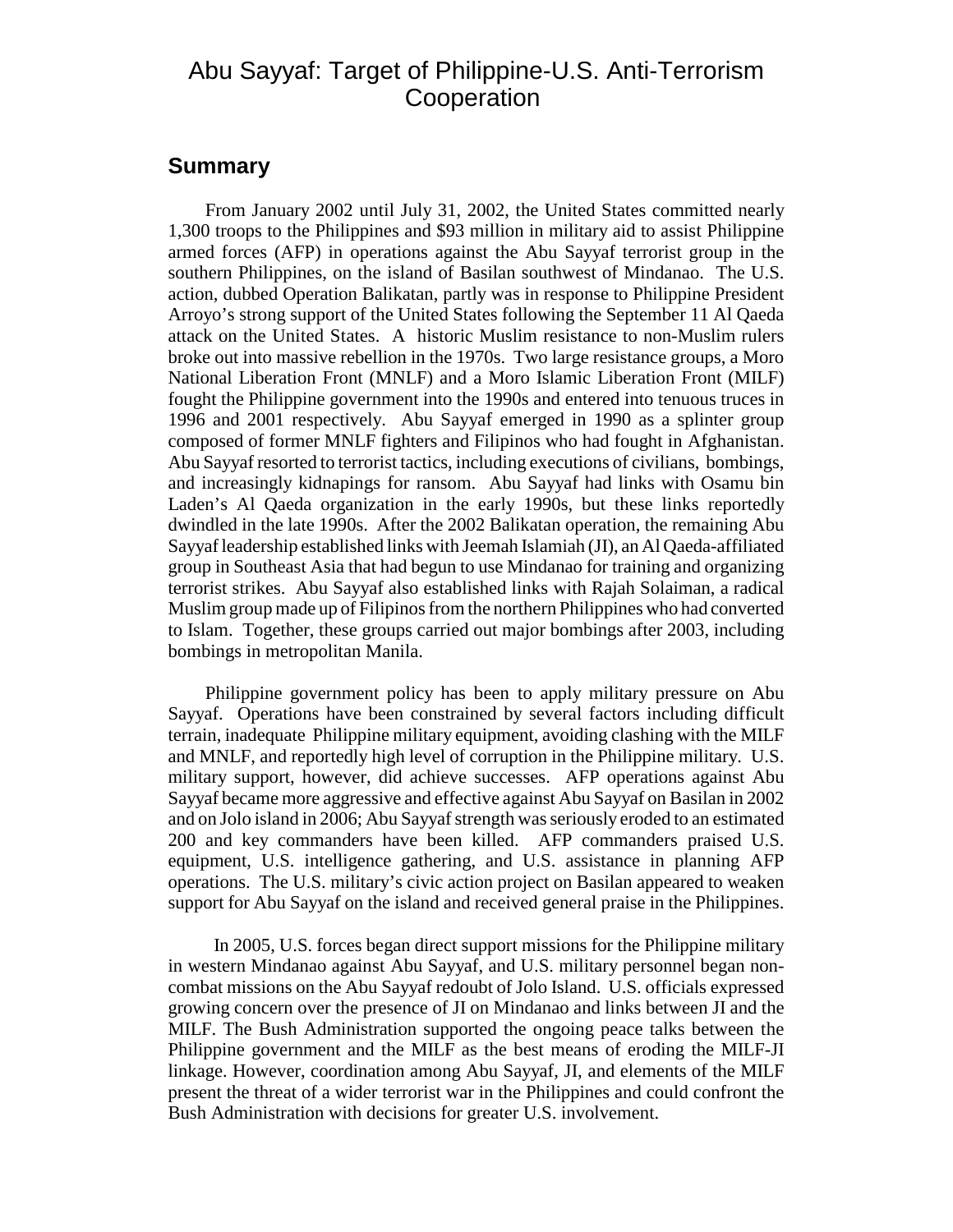# **Contents**

| U.S. Support Role on Jolo Island and in Western Mindanao  12 |
|--------------------------------------------------------------|
|                                                              |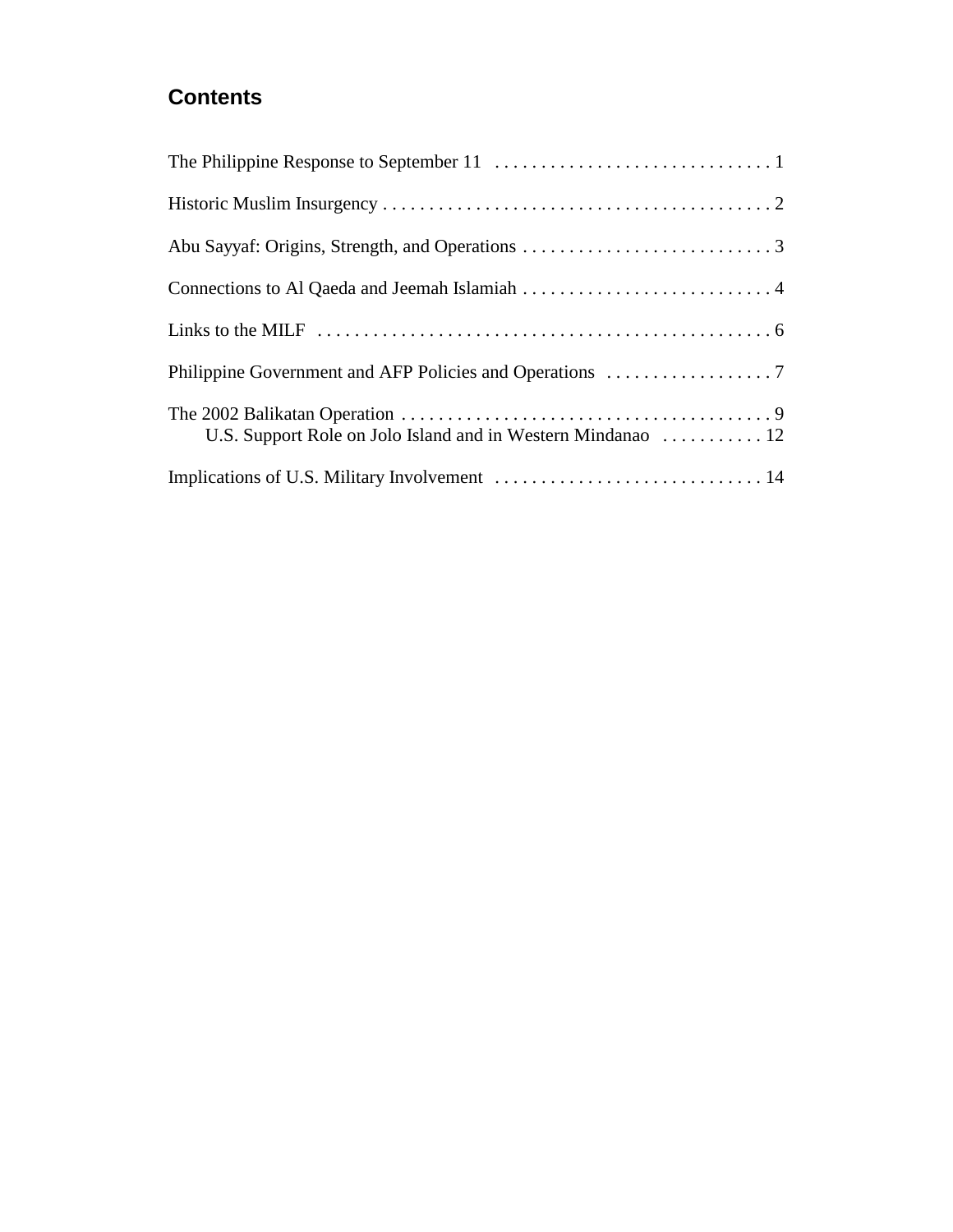# Abu Sayyaf: Target of Philippine-U.S. Anti-Terrorism Cooperation

### **The Philippine Response to September 11**

President Gloria Macapagal-Arroyo voiced strong support for the United States in the aftermath of the September 11, 2001 terrorist attack. The Philippines, she said, is prepared to "go every step of the way" with the United States. President Arroyo allowed U.S. military forces to use Filipino ports and airfields to support military operations in Afghanistan. She cited morality and Philippine national interests as reasons for her pro-U.S. stand. She defined the national interest as linking a struggle against international terrorism with the struggle against terrorism within the Philippines.<sup>1</sup> She supported the U.S. war against Iraq in March 2003, offering the U.S. military air space and refueling facilities and sent about 100 Filipino military personnel to Iraq for postwar assistance.<sup>2</sup> However, in 2004, she withdraw the Filipino contingent from Iraq after Iraqi insurgents kidnaped a Filipino contract worker and threatened to kill him.

Philippine terrorism has been multifaceted for at least three decades and has been carried out by different groups with different agendas. A significant communist insurgency, the New Peoples Army (NPA) in the 1970s and 1980s engaged in bombings, assassinations, and kidnapings. The communists today still have an estimated armed strength of over 10,000; and the Bush Administration designated the NPA as a terrorist group in August 2002. Criminal syndicates have practiced widespread kidnapings for ransom. The target of President Arroyo's policy, however, is Muslim insurgency and terrorism.

This report provides an overview and policy analysis of the Abu Sayyaf terrorist group in the Philippines and the Philippine-U.S. program of military cooperation against it. It examines the origins and operations of Abu Sayyaf, the efforts of the Philippine government and military to eliminate it, the implications of a greater U.S. military role in attempts to suppress it, and the implications for dealing with the broader problem of Muslim insurgency and terrorism in the Philippines. The report will be updated periodically.

<sup>&</sup>lt;sup>1</sup> Landler, Mark. Philippines Offers U.S. Its Troops and Bases. *New York Times*, October 2, 2001. P. 5.

<sup>2</sup> Pazzibugan, Dona Z. RP to Open Air Space, Refueling Facilities to US. *Philippine Daily Inquirer* (Internet version), March 22, 2003. Garcia, Danilo. 700 Soldiers to be Sent to Iraq. *Pilipino Star Ngayon* (Internet version), March 29, 2003.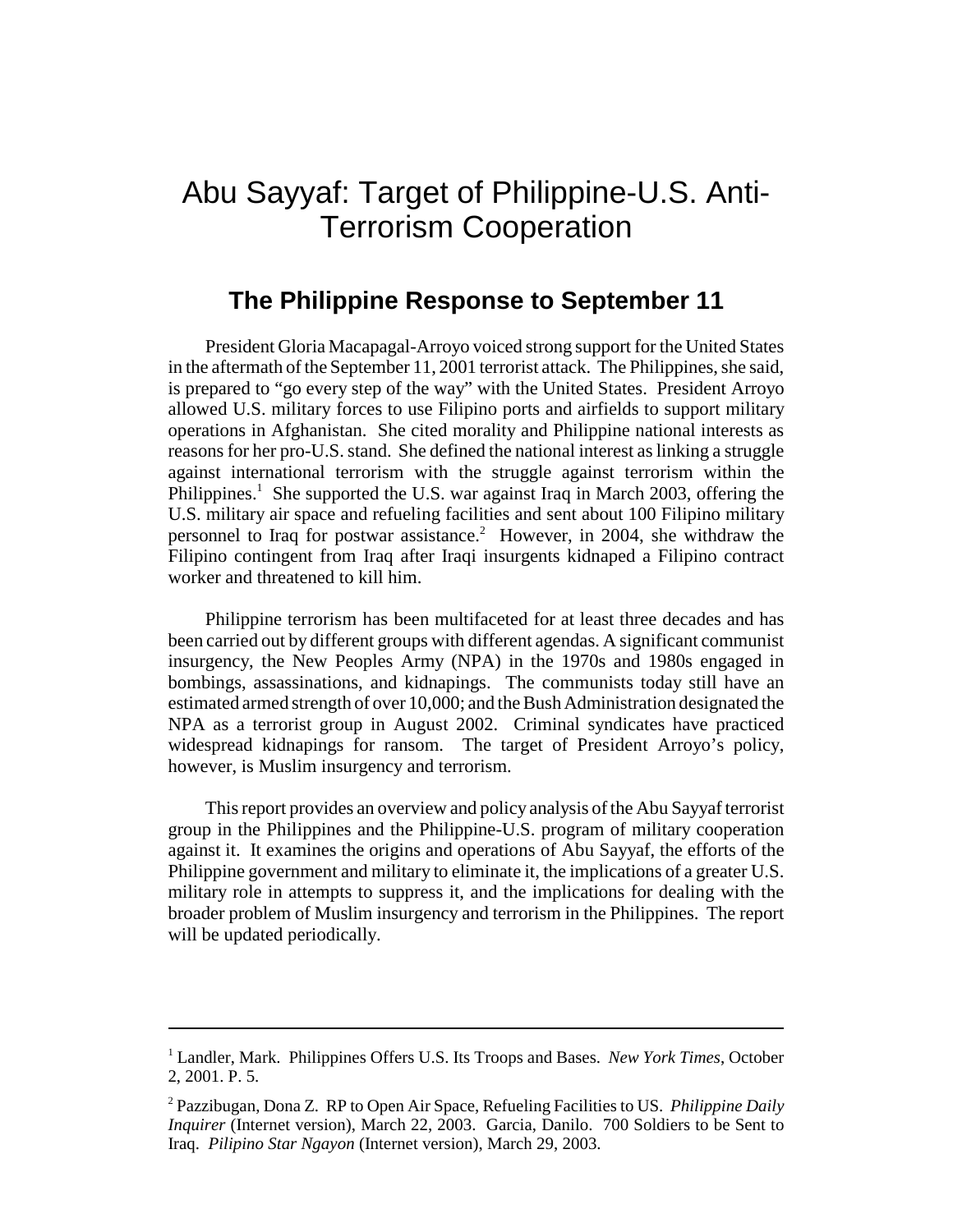#### **Historic Muslim Insurgency**

Located on the big southern island of Mindanao and the Sulu island chain southwest of Mindanao, Filipino Muslims, called Moros, since the time of Spanish rule, revolted against Spanish colonizers of the Philippines from the 17th century on, the American rulers of the early 20th century, and Philippine governments since independence in 1946. From 1899 to 1914, the U.S. military conducted a number of campaigns to suppress Muslim insurgents in the southern Philippines — campaigns which were controversial because of heavy civilian casualties. Muslim grievances after 1946 focused on the growing settlement of Catholic Filipinos on Mindanao, which reduced the geographical area of a Muslim majority (there are about 7 million Filipino Muslims). Muslims revolted in the 1970s under a Moro National Liberation Front (MNLF), which demanded an independent Muslim state. An estimated 120,000 people were killed in the 1970s in heavy fighting between the MNLF and the Philippine armed forces  $(AFP)$ .<sup>3</sup>

Since the late 1970s, there have been two trends in the Muslim problem. The first has been negotiations between the Philippine government and the MNLF. As a result, the MNLF abandoned its goal of an independent Muslim state. An agreement was reached in 1996 that created an autonomous Muslim region. This apparent positive trend was countered by the fragmentation of the Muslim movement. A segment of the MNLF broke away in 1978 and formed the Moro Islamic Liberation Front (MILF). The MILF demanded independence for Muslim populated regions and proclaimed that a Muslim state would be based on "Koranic principles." The MILF gained strength into the 1990s. By 1995-96, U.S. estimates placed armed MILF strength at 35,000-45,000 in seven provinces on Mindanao. The MILF had large base camps and functional governmental operations. Its operations included attacks on the AFP and planting bombs in Mindanao cities. A Bangsamoro Peoples Consultative Assembly of approximately 200,000 people was held in 1996 in MILF-held territory and called for an independent Muslim state.<sup>4</sup>

Stepped-up MILF military operations in 1998-99 prompted Philippine President Joseph Estrada to order an all-out military offensive against MILF base camps. The AFP captured the MILF's main base on Mindanao and damaged the MILF militarily. Since then, MILF armed strength has fallen to an estimated 13,000;<sup>5</sup> but it remains the largest Muslim armed force. In 2001, Philippine government-MILF negotiations resulted in a cease-fire. The cease-fire had held, and there have been periodic peace negotiations between the government and the MILF. However, the MILF also had increased cooperation with Jeemah Islamiah, an Al Qaeda-affiliated terrorist group

<sup>3</sup> Sales, Peter M. War in Mindanao. *Asia-Pacific Defence Reporter*, October-November 2000, p. 8, 10.

<sup>4</sup> Tiglao, Rigoberto. Hidden Strength; Crescent Moon Rising. *Far Eastern Economic Review*, February 23, 1995. P. 22-28. Tiglao, Rigoberto. Moro Reprise. *Far Eastern Economic Review*, December 26, 1996-January 2, 1997. P. 22.

<sup>&</sup>lt;sup>5</sup> Gomez, Jim. Philippine Muslim guerrillas agree to return to Malaysian-brokered peace talks. Associated Press, November 29, 2006.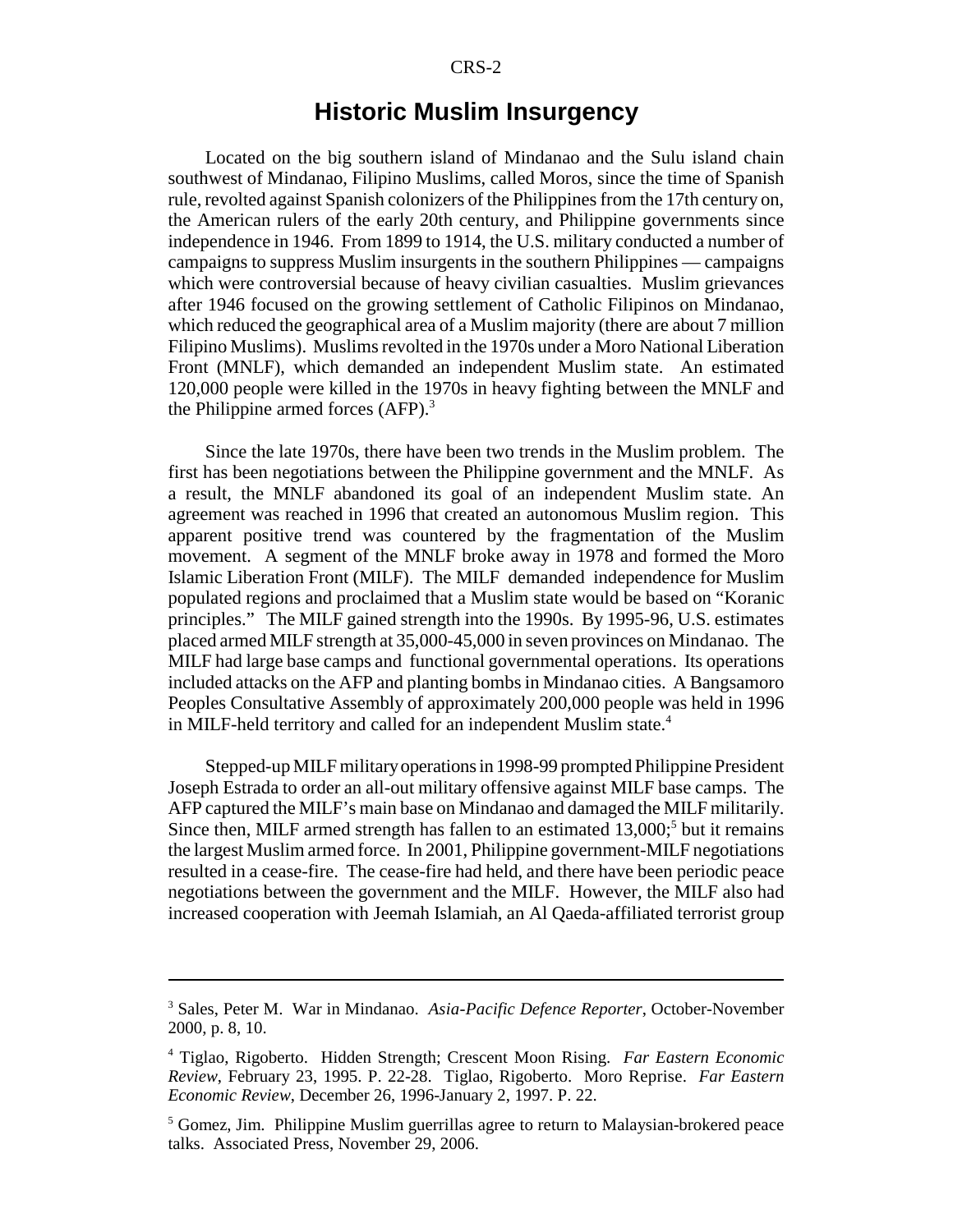that emerged in Malaysia, Singapore, and Indonesia after the September 11, 2001 terrorist attack on the United States.

#### **Abu Sayyaf: Origins, Strength, and Operations**

Abubakar Janjalani, the son of a fisherman on Basilan island, formed Abu Sayyaf in 1990. Janjalani had become connected with a Muslim fundamentalist movement, Al Islamic Tabligh, in the 1980s. That organization received financial support from Saudi Arabia and Pakistan, including funds to send young Muslim men to schools in the Middle East. Janjalani studied in Saudi Arabia and Libya and became radicalized. When he returned to Basilan, he recruited two groups into Abu Sayyaf (meaning "sword bearer" in Arabic): dissidents from the MNLF and Filipinos who had fought with the Afghan mujaheddin rebels against the Soviet Union.<sup>6</sup>

Over the next five years, Abu Sayyaf staged ambushes, bombings, kidnapings, and executions, mainly against Filipino Christians on Basilan and the west coast of Mindanao. Its strength grew only slowly to an estimated 600 by 1995.<sup>7</sup> Abu Sayyaf operations declined for four years after 1995, partly as a result of the 1996 settlement between the Philippine government and the MNLF. In 1998, AFP troops killed Abubakar Janjalani. His brother, Khadaffy, and Ghalib Andang took command. Then in 2000, Abu Sayyaf began kidnaping operations aimed at foreigners, with a principle aim of extracting ransom payments. In April 2000, Abu Sayyaf forces commanded by Andang, aboard fast speed boats, attacked a tourist resort in the Malaysian state of Sabah and kidnaped 21 foreigners, including Malaysians, Frenchmen, Germans, Finns, and South Africans. In July 2000, Abu Sayyaf seized three French journalists. It released the hostages later in the year after it received ransom payments, including money reportedly from European governments funneled through the Libyan government. Estimates of the amount of this ransom range from \$10 to \$25 million. $8$ 

According to Philippine government officials, Abu Sayyaf used the 2000 ransom to recruit new members, raising its strength to an estimated 1,000 or more, and acquire new equipment, including communications equipment and more fast speedboats. Abu Sayyaf used speedboats again on May 27, 2000, in venturing 300 miles across the Sulu Sea to attack a tourist resort on Palawan, the Philippines' large, westernmost island. Khadaffy Janjalani commanded the operation. Abu Sayyaf kidnaped 20 people, including three Americans. It took them to Basilan where they were held by a faction of Abu Sayyaf headed by a volatile individual, Abu Sabaya. Abu Sayyaf announced in June 2001 that it had beheaded one of the Americans, Guillermo Sobero, of Corono, California. It continued to hold Martin and Gracia

<sup>&</sup>lt;sup>6</sup> In Mindanao, the Islamic Fundamentalist Movement Appears to be Spearheaded by the Tabligh and Abu Sayyaf. *Philippine Daily Inquirer*, July 29, 1994. P. 1.

<sup>7</sup> Richburg, Keith. Spoilers of the Peace. *Washington Post*, May 25, 1995. P. A33.

<sup>8</sup> Fisk, Robert. The Double-Edged Sword of Gaddafi's Links with the Philippines. *London Independent* (internet version), August 22, 2000. Tan, Abby. Kidnappings a Blow to Philippine Image. *Christian Science Monitor*, June 6, 2001. P. 7.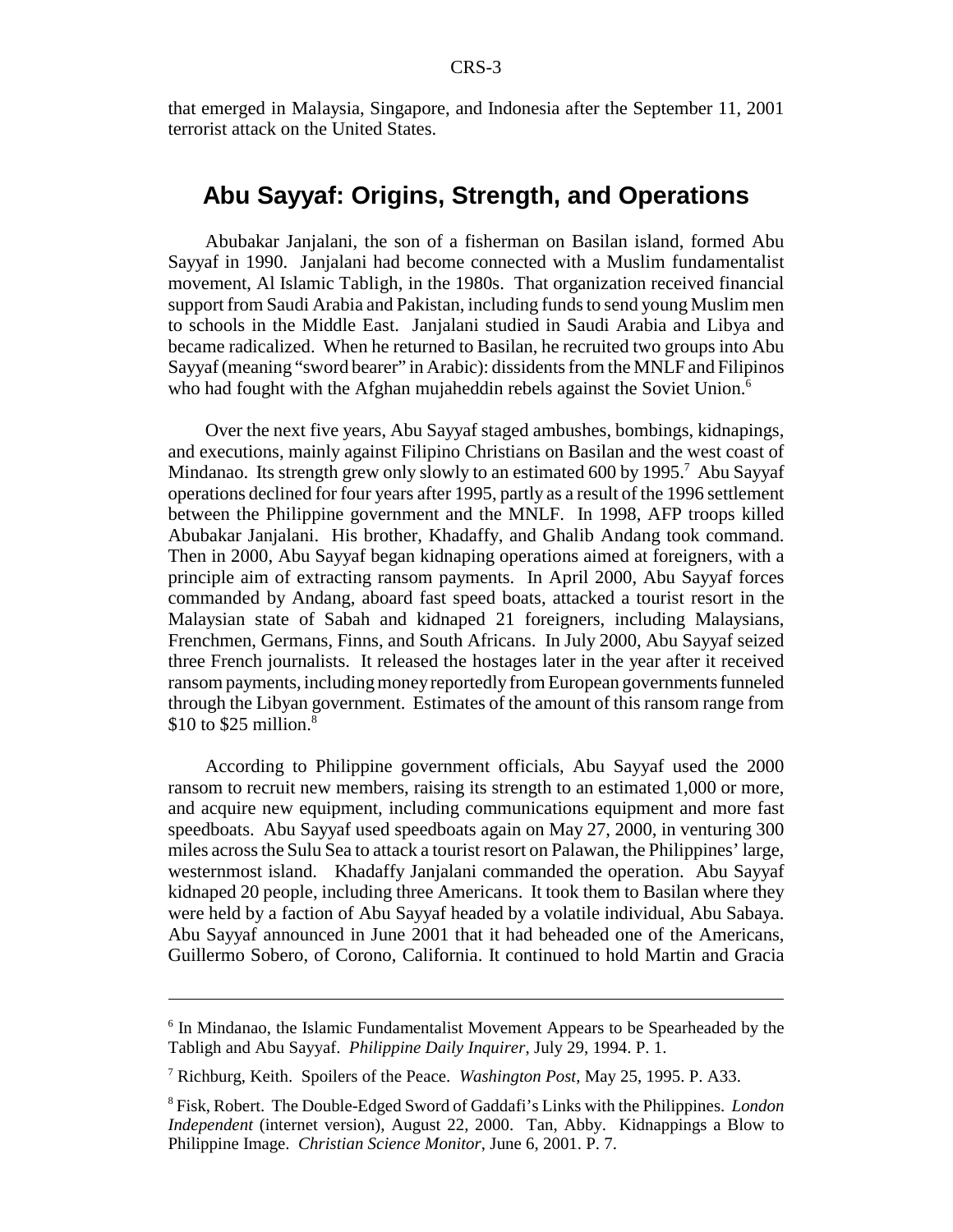Burnham, Christian missionaries of Wichita, Kansas, and Deborah Yap, a Filipino nurse. Most of the other abductees from Palawan were freed after more ransom was paid, reportedly as much as \$1 million per person. Throughout 2000 and 2001, Abu Sayyaf kidnaped numerous Filipinos on Basilan and Mindanao, releasing some after ransom payments and executing others. Ex-hostages claimed Abu Sayyaf was demanding \$2 million for the Burnhams.<sup>9</sup>

Philippine military operations since 2001, supported by the United States, have weakened Abu Sayyaf on Basilan and in the Sulu islands. Abu Sayyaf's armed strength is estimated to have fallen from 1,000 in 2002 to 200-400 in 2006 (200 estimated by Philippine National Security Adviser Norberto Gonzales).<sup>10</sup> However, under the leadership of Khadaffy Janjalanai, Abu Sayyaf reoriented its strategy and appears to have gained new effectiveness as a terrorist organization. Janjalani deemphasized kidnapings for ransom and instead emphasized developing capabilities for urban bombings. He improved ties with key military factions of the MILF and established cooperation with JI. He also re-emphasized the Islamic nature of Abu Sayyaf. Khadaffy moved some of Abu Sayyaf's operations and leadership from the Sulu islands to the mainland of western Mindanao.

In March and April 2003, Abu Sayyaf, JI, and MILF cadre carried out bombings in Davao on Mindanao, which killed 48. Since March 2004, the Philippine government has announced that it uncovered several Abu Sayyaf plots to conduct bombings in Manila, including the discovery of explosives. One reported target was the U.S. Embassy. In April 2004, police officials reportedly determined that a February 2004 bombing of a Manila-based ferry, in which 194 people died, was the work of Abu Sayyaf and the Rajah Solaiman Movement, a group of radical Filipino Muslim converts from the Manila area. In February 2005, Abu Sayyaf carried out three simultaneous bombings in three cities, which indicated a higher level of technical and operational capabilities.

#### **Connections to Al Qaeda and Jeemah Islamiah**

The Wall Street Journal of December 3, 2001, quoted Admiral Denis Blair, Commander-in-Chief of the U.S. Pacific Command, that "we're seeing increasing evidence that there are potential current links" between Abu Sayyaf and Osama bin Laden's Al Qaeda terrorist organization. It is accepted that Abu Sayyaf received funding and support from Al Qaeda in the early 1990s. Money came from Mohammed Jamal Khalifa, a Saudi and brother-in-law of bin Laden, who operated a number of Islamic charities in the southern Philippines. Ramzi Yoesef, an Al Qaeda operative, came to the Philippines in 1994. He and other Al Qaeda operatives

<sup>9</sup> Romero, Paolo. Abus Attempting a Robin Hood. *Philippine Star* (internet version), July 27, 2001. What Ransom? *Philippine Daily Inquirer* (internet version), June 18, 2001. Quezon City GMA 7 television broadcast, December 7, 2001.

<sup>&</sup>lt;sup>10</sup> Abuza, Jachary. Balik-Terrorism: The Return of the Abu Sayyaf. Carlisle, U.S. War College, 2005. P. 27. Mogato, Manny. Fighting in the Philippine south rages, soldier killed. Reuters News, November 24, 2005. Cagoco, Josefa. Kay Mindanao areas placed on high terror alert level. Business World (Manila, internet), September 9, 2006.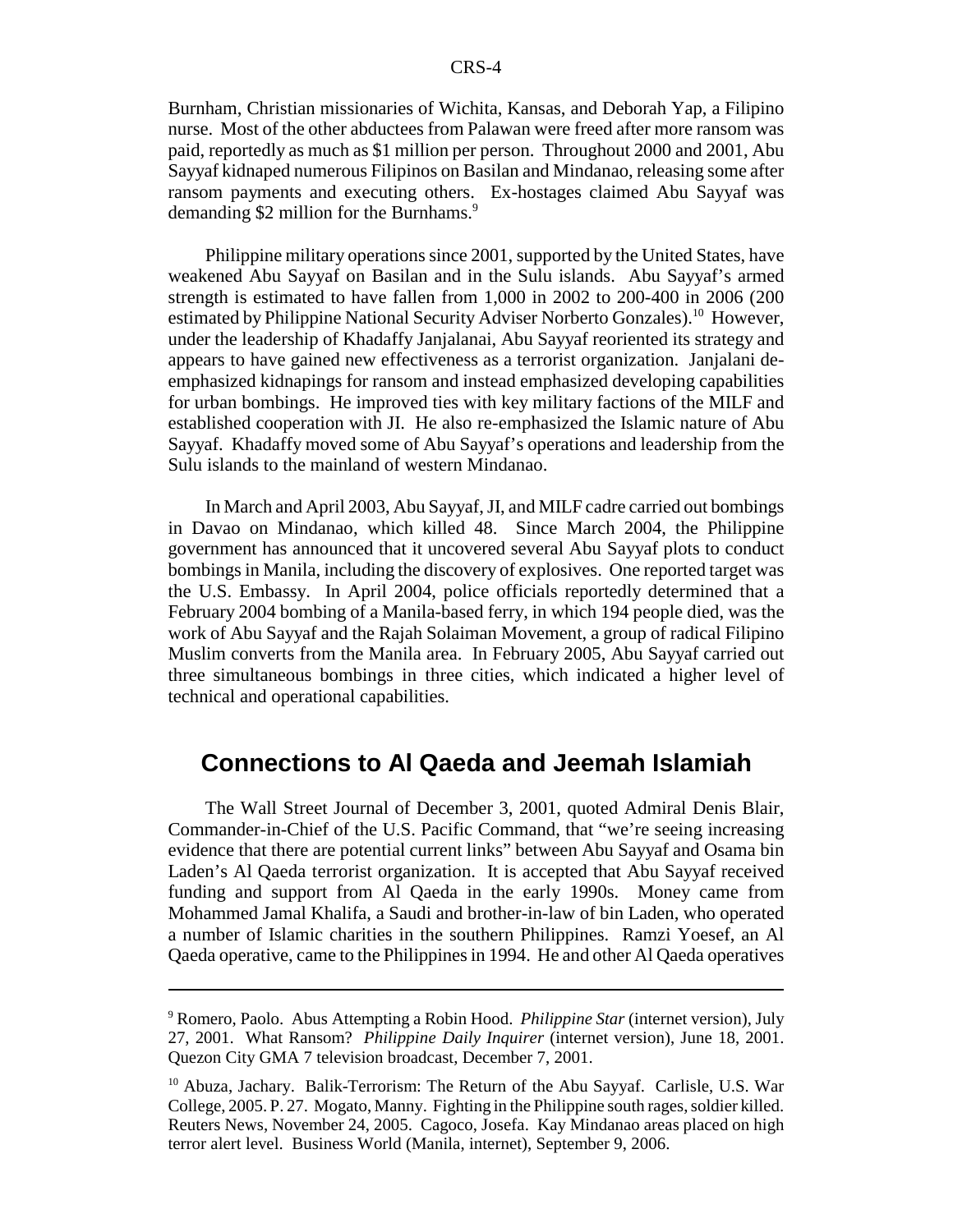reportedly trained Abu Sayyaf fighters.<sup>11</sup> Yoesef established an Al Qaeda cell in Manila. Yoesuf used the cell to plan an assassination of Pope John Paul II, the planting of bombs aboard 12 U.S. airliners flying trans-Pacific routes, and the crashing of an airplane into the Central Intelligence Agency's headquarters in Langley, Virginia. Filipino police uncovered the cell in 1995 and provided information on the plot to the C.I.A. and F.B.I.. Yoesef later was arrested in Pakistan and extradited to the United States for trial over his complicity in the 1993 bombing of the World Trade Center.<sup>12</sup>

Filipino officials close to President Arroyo contended that the relationship declined after 1995 when the Ramzi Yoesuf plot was uncovered and Khalifa left the Philippines, and other experts concurred with this assessment. They cited the decline in foreign financial support as a key reason for Abu Sayyaf's expanded kidnapings for ransom. However, ties strengthened beginning in 2000-2001 apparently for several reasons. First, in the wake of the September 11, 2001 terrorist attack on the United States, Al Qaeda apparently decided to reconsider Abu Sayyaf as an ally against the United States. Second, in the late 1990s, Jeemah Islamiah and Al Qaeda cadre began to use MILF bases on Mindanao for training and planning operations, which brought JI into direct contact with Abu Sayyaf.<sup>13</sup> Third, as stated previously, Khaddafy Janjalani reoriented Abu Sayyaf towards operations that were more in line with Al Qaeda-JI operations and thus established a stronger basis for cooperation.

 A secret AFP intelligence report of early 2000 reportedly asserted that Abu Sayyaf received training, arms, and other support from Al Qaeda and other Middle East terrorist groups.<sup>14</sup> AFP officers subsequently reported that "foreign Muslims" were training Abu Sayyaf on Mindanao to conduct urban terrorism and that Osamu bin Laden had ordered stepped-up aid to Abu Sayyaf, including possibly \$3 million in 2000.15 Hostages who escaped Abu Sayyaf captivity and Abu Sayyaf defectors gave similar accounts of Middle Easterners and Afghans conducting training in Abu Sayyaf camps in 2000 and 2001.<sup>16</sup> In 2001, Khadaffy Janjalani reportedly approached Zulkifli, a key JI operative and requested that JI train Abu Sayyaf

<sup>11</sup> Police Hunt for Sudanese Terrorist in Mindanao. *Manila Chronicle*, December 15, 1995. P. 3. Pomonti, Jean-Claude. Al Qaeda's Invisible Presence in Southeast Asia. *Le Monde*, November 4-5, 2001, p. 12.

 $12$  For a detailed account of the Ramzi Yousef bomb plot, see Brzezinski, Matthew. Bust and Boom. *Washington Post Magazine*, December 31, 2001. P. 15-17, 27-28.

<sup>13</sup> Abuza, Zachary. *Militant Islam in Southeast Asia*. Boulder and London, Lynne Rienner Publishers, 2003. P. 96-99, 113, 136-138.

<sup>14</sup> Chandrasekaran, Rajiv. Terrorism War's New Front. *Washington Post*, December 22, 2001. P. A1. Kurlantzick, Joshua. Muslim Separatists in Global Network of Terrorist Groups. *Washington Times*, May 2, 2000. P. A13.

<sup>15</sup> Arquiza, Ray. Interpol Alerts RP on Bin Laden's Men. *Philippine Star* (internet version), July 10, 2001. Gomez, Jim. Philippine Rebels, bin Laden Linked. Agence France Presse report, June 20, 2000.

<sup>16</sup> Abuza, *Militant Islam in Southeast Asia*, p. 113.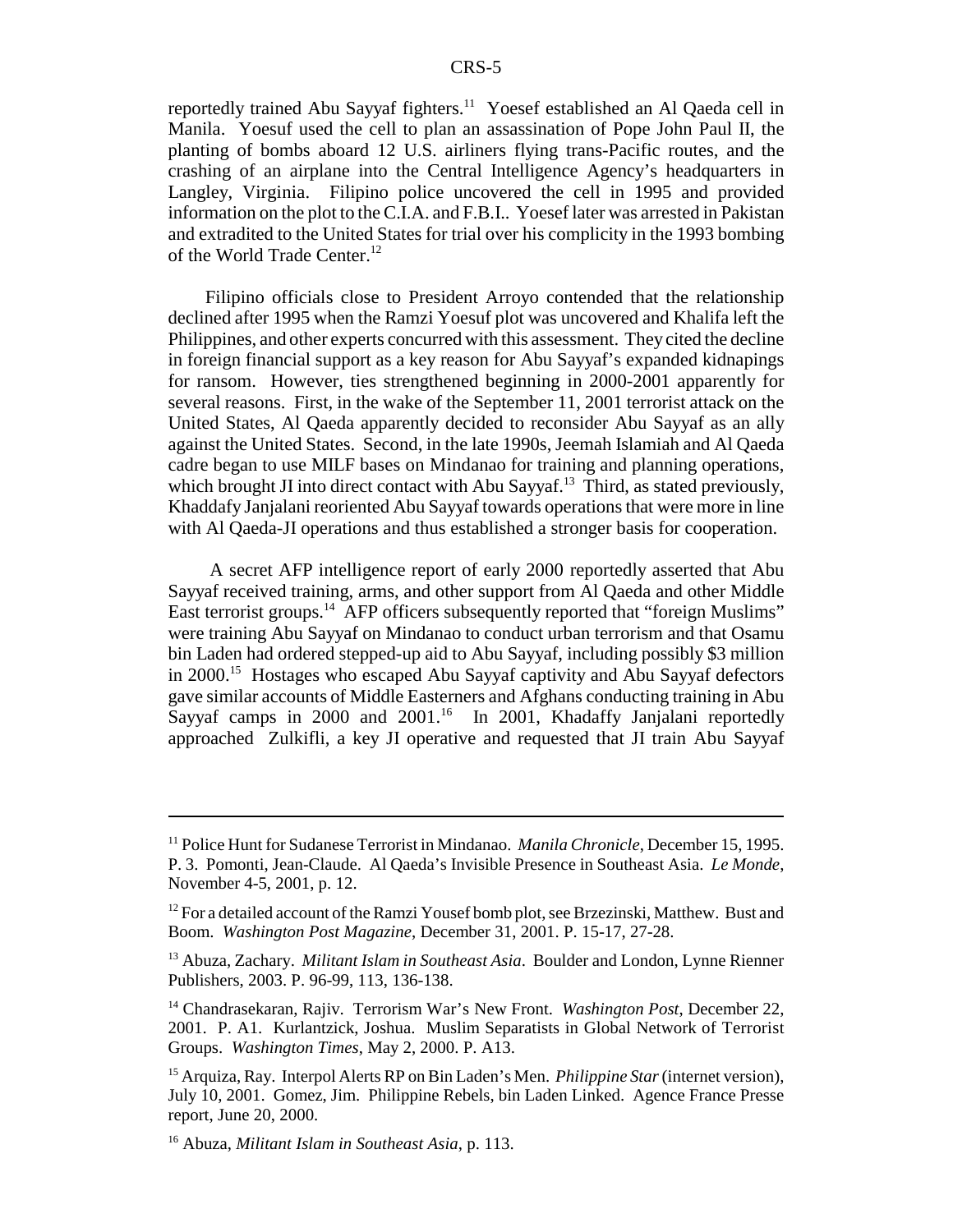members. Zulkifli agreed and dispatched JI cadre to Abu Sayyaf camps.<sup>17</sup> By mid-2005, Jeemah Islamiah personnel reportedly had trained about 60 Abu Sayyaf cadre in bomb assembling and detonation.<sup>18</sup> On October 2, 2002, Abu Sayyaf operatives and two Indonesian members of JI conducted a bombing in Zamboanga on Mindanao that killed three people, including a U.S. Special Forces soldier. Several joint bombing operations followed. Abu Sayyaf-JI collaboration also resulted in another important development in Abu Sayyaf's emergence after 2000 as a bona fide member of the Al Qaeda-backed Southeast Asian terrorist network: Abu Sayyaf gained access to MILF camps where JI-MILF training was ongoing, and MILF commands began to support Abu Sayyaf-JI bombings.<sup>19</sup> More evidence of JI-Abu Sayyaf collaboration came with the reports that two Indonesian JI cadre (Umar Patek and Dulmatin), accused of the 2002 Bali bombing, were with Abu Sayyaf forces on Jolo island.

#### **Links to the MILF**

Leaders of the MILF and MNLF have denied any supportive links with Abu Sayyaf. They have criticized Abu Sayyaf's terrorist attacks against civilians. The MILF rejected the Afghan Taliban's call for a jihad against the United States and condemned the September 11 attack.<sup>20</sup> There have been many reports of links between the MILF and Al Qaeda and JI. One example is the findings of the Singapore government following the uncovering of a JI plot in December 2001 to stage multiple bombings in Singapore. Singapore officials reported in January 2002 that an MILF trainer and bomb specialist assisted the group of 13 members of Jeemah Islamiah arrested in Singapore in December 2001 for plotting to bomb U.S. and other foreign targets in Singapore.<sup>21</sup> Subsequent reports in 2002, particularly of Singapore's investigation of Jeemah Islamiah, substantiated that the MILF provided key training and other assistance in recent years to members of Jeemah Islamiah.<sup>22</sup> Jeemah Islamiah also was believed responsible for the bombing in Bali, Indonesia, in October 2002.

One of the first pieces of hard evidence of MILF cooperation with Abu Sayyaf was the bombings in Davao on Mindanao in March and April 2003, which killed

<sup>&</sup>lt;sup>17</sup> Abuza, Balik-Terrorism: The Return of the Abu Sayyaf, p. 22.

<sup>&</sup>lt;sup>18</sup> Mogato, Manny. Philippine rebels linking up with foreign jihadists. Reuters News, August 21, 2005. Del Puerto, Luige A. PNP [Philippine National Police]: alliance of JI, RP terrorists strong. *Philippine Daily Inquirer* (internet version), November 20, 2005.

<sup>19</sup> Ibid., p. 22-24.

<sup>20</sup> Mendez, Christina. MILF Rejects 'Holy War' vs US. *Philippine Star* (internet version), September 17, 2001.

<sup>&</sup>lt;sup>21</sup> Mydans, Seth. Suspects in Singapore Are Linked to Al Qaeda and Plans for Anti-U.S. Attacks. *New York Times*, January 12, 2002. P. A8. Marinay, Manny B. Philippine Military Bares MILF's Foreign Sources of Funds. *Manila Times* (internet version), March 27, 2002.

<sup>22</sup> Wain, Barry and McBeth, John. A Perilous Choice for the Presidents. *Far Eastern Economic Review*, October 3, 2002. p. 17-20.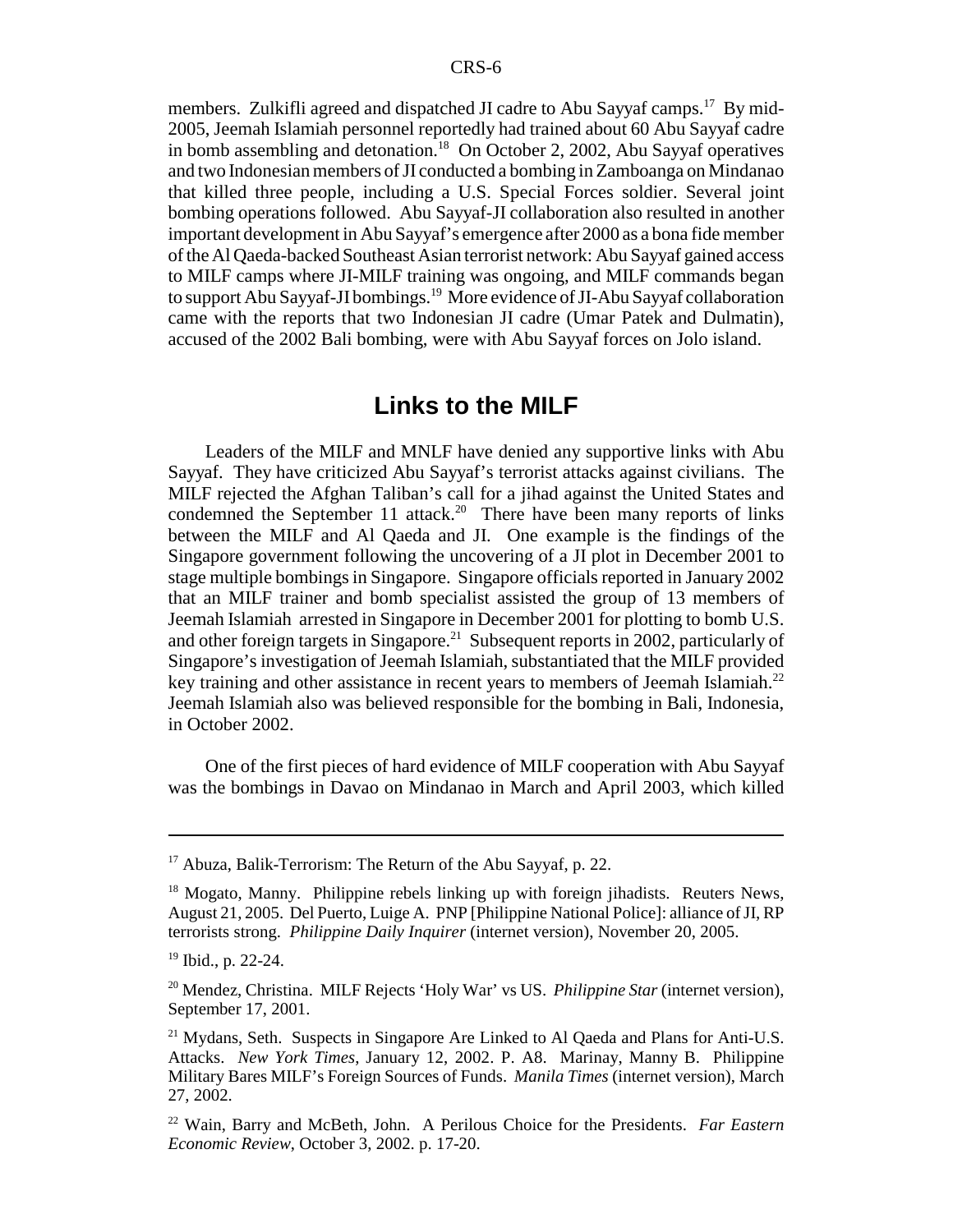48.23 Zachary Abuza, U.S. expert on Islamic terrorism in Southeast Asia, has identified four of eight MILF base commands as sites of active MILF cooperation with Abu Sayyaf and JI. He also has identified the MILF's Special Operations Group as facilitating joint training and joint operations with Abu Sayyaf. Khadaffy Janjalani and other Abu Sayyaf leaders reportedly have received sanctuary in at least one MILF base camp. $24$ 

Another element in Abu Sayyaf-MILF collaboration reportedly is their relationship with the Rajah Solaiman Movement (RSM). Unlike Muslims of the southern Philippines, the RSM appears to be composed primarily of Filipinos from the northern Philippines, including the Manila area. It has emerged from the estimated 200,000 Filipinos who have converted to Islam since the 1970s; many of these are Filipinos who worked in the Middle East where they converted. The RSM's manpower strength is unknown, but Philippine intelligence reports indicate that it has cells throughout the main island of Luzon, including metropolitan Manila.<sup>25</sup> Abu Sayyaf apparently moved to collaborate with the RSM in order to extend its reach to Manila and other parts of the northern Philippines. A Manila bombing plot uncovered in March 2005 involved the RSM and Abu Sayyaf, according to Philippine intelligence officials. The RSM has cooperated with Abu Sayyaf in several bomb plots including the February 2004 Manila ferry bombing. The RSM also has received financial support and training from elements within the MILF. The RSM leader, Ahmed Islam Santos, underwent training in bombing in the MILF's Camp Bushra on Mindanao in December 2001.<sup>26</sup>

This collaboration also suggests that key MILF commanders may not support any agreement between the MILF and the Philippine government, coming out of the post-cease-fire negotiations, that would not include outright independence for the Muslim areas of the southern Philippines. In that scenario, the MILF could split with hardline elements joining even more closely with JI and Abu Sayyaf, which would maintain a high level of terrorist operations despite a settlement agreement.

## **Philippine Government and AFP Policies and Operations**

The basic Philippine government policy since August 2000 has been constant military pressure on Abu Sayyaf. In September 2000, President Estrada ordered the AFP to commit over 1,500 troops into Jolo (pronounced "Holo") to conduct operations against Abu Sayyaf units that had taken the foreign hostages in Malaysia. President Arroyo in 2001 ordered 4,500 AFP troops into Basilan island after Abu

<sup>&</sup>lt;sup>23</sup> Abuza, Balik-Terrorism: The Return of the Abu Sayyaf, p. 10, 15.

<sup>24</sup> Ibid., p. 14-19-22-24.

<sup>25</sup> Top terrorism suspect falls. *Philippine Daily Inquirer* (internet version), October 27, 2005. Montlake, Simon. In Philippines, watchful eye on converts. *Christian Science Monitor*, November 28, 2995. P. 7.

 $^{26}$  Ibid. Abuza, Balik-Terrorism: The Return of the Abu Sayyaf, p. 35-37.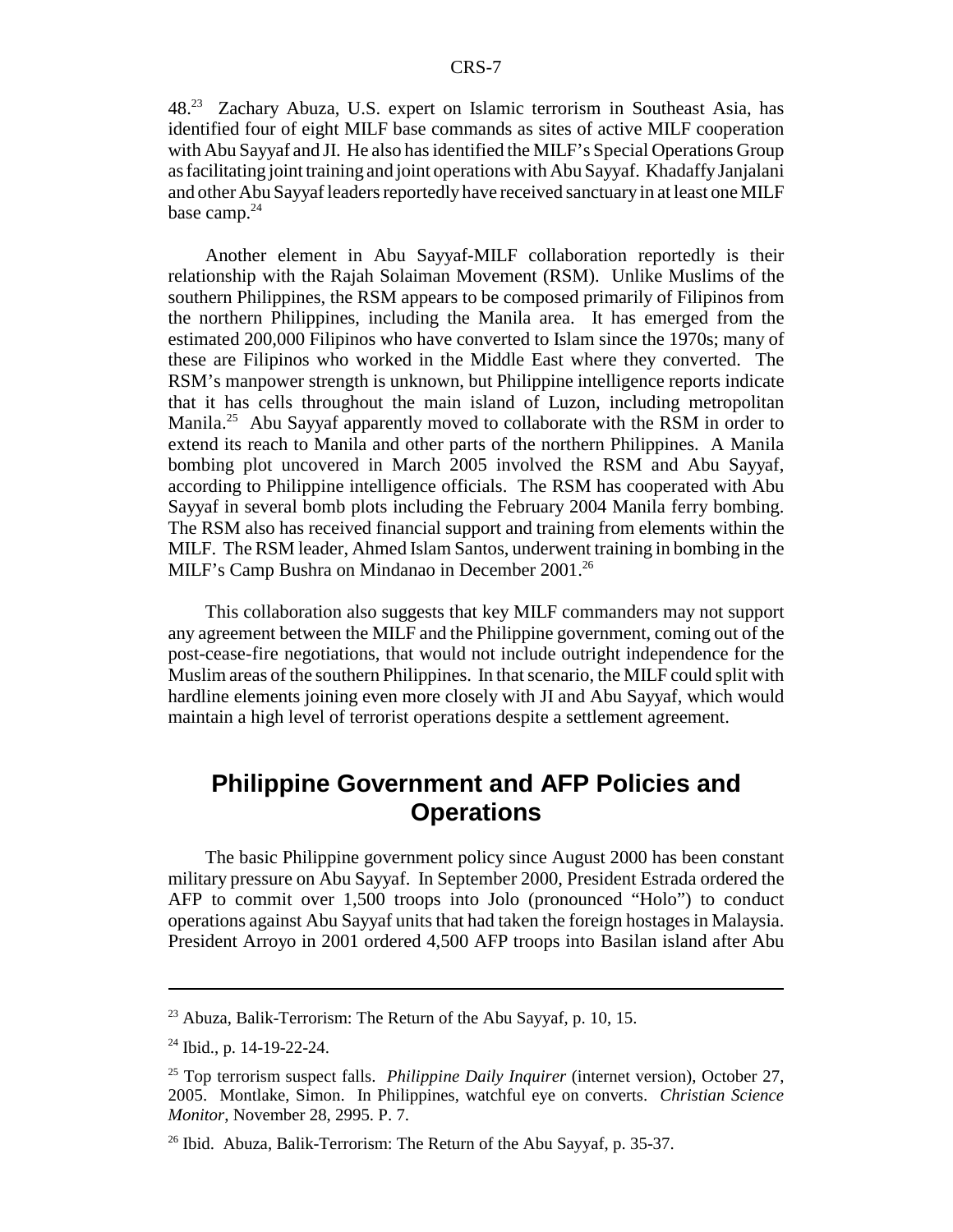Sayyaf's hostage-taking on Palawan. In mid-2002, after the completion of the U.S. supported AFP operation on Basilan, President Arroyo ordered more troops to Jolo Island with the aim of wiping out Abu Sayyaf in its stronghold. Since then, there has been frequent, heavy fighting on Jolo.

AFP operations have been limited by several factors. One is the mountainous, jungle terrain of the two islands pockmarked by underground caves. A second is the support civilians on Jolo and Basilan reportedly give Abu Sayyaf, although surveys of Muslims on Basilan suggested that many are disillusioned by Abu Sayyaf's violence. A third has been the limited military equipment of the AFP, including an absence of night vision and other surveillance equipment and shortages of helicopters, mortars, naval patrol craft, surveillance aircraft, and even basic necessities like military boots.<sup>27</sup> U.S. military aid has made up for some of these shortfalls of equipment. In January 2007, a major success came when the AFP killed Abu Sayyaf leader, Abu Solaiman, and identified the body of Kadaffy Janjalani, the top Abu Sayyaf leader, whom the AFP apparently killed in a battle on Jolo in September 2006.<sup>28</sup>

A fourth limitation appears to have been the unevenness in the quality of the AFP. The apparent attrition of Abu Sayyaf strength in 2002 and afterwards reflected AFP successes. However, the fighting on Jolo from 2002 through 2005 appears to have been a stalemate. There also have been reports of corruption within the AFP which have produced failed operations. The most controversial was the failed encirclement of the Abu Sayyaf unit holding the Burnhams and Filipino hostages in a church in the town of Lamitan in June 2001. Several AFP units pulled out of their positions without explanation, allowing the Abu Sayyaf unit to break out of the encirclement. A Catholic priest and other witnesses charged that Abu Sayyaf had bribed AFP commanders to pull units from their positions, and Filipino Catholic bishops called for an inquiry.<sup>29</sup> A Philippine Senate Committee prepared a report in August 2002 citing "strong circumstantial evidence" that AFP commanders at Lamitan had colluded with Abu Sayyaf. In her book about her captivity, Gracia Burnham described Abu Sayaf bribery of Filipino military officials and Abu Sayyaf payoffs to AFP personnel in return for military supplies.<sup>30</sup>

A fifth limitation was the hostage situations. In 2000, European governments reportedly pressured the Philippine government to refrain from "excessive" military operations while Abu Sayyaf held the European hostages. In 2002, there reportedly

 $27$  Mogato, Manny. Philippine military ill-equipped to fight — report. Reuters News, October 31, 2003. Mogato, Manny. Fuel costs, lack of bullets hurt Manila terror war. Reuters News, November 14, 2005.

<sup>28</sup> Hookway, James. Terrorist cells band together in Philippines. *Wall Street Journal Asia*, January 22, 2007. p. 11. DNA test confirms death of Philippine separatist leader. *New York Times*, January 21, 2007. p. 3.

<sup>29</sup> Chandrasekaran, Rajiv. Rebels' Escape Draws Scrutiny. *Washington Post*, September 1, 2001, p. A 18.

<sup>&</sup>lt;sup>30</sup> Mogato, Manny. Former U.S. hostage testifies in Philippines. Reuters News, July 29, 2004.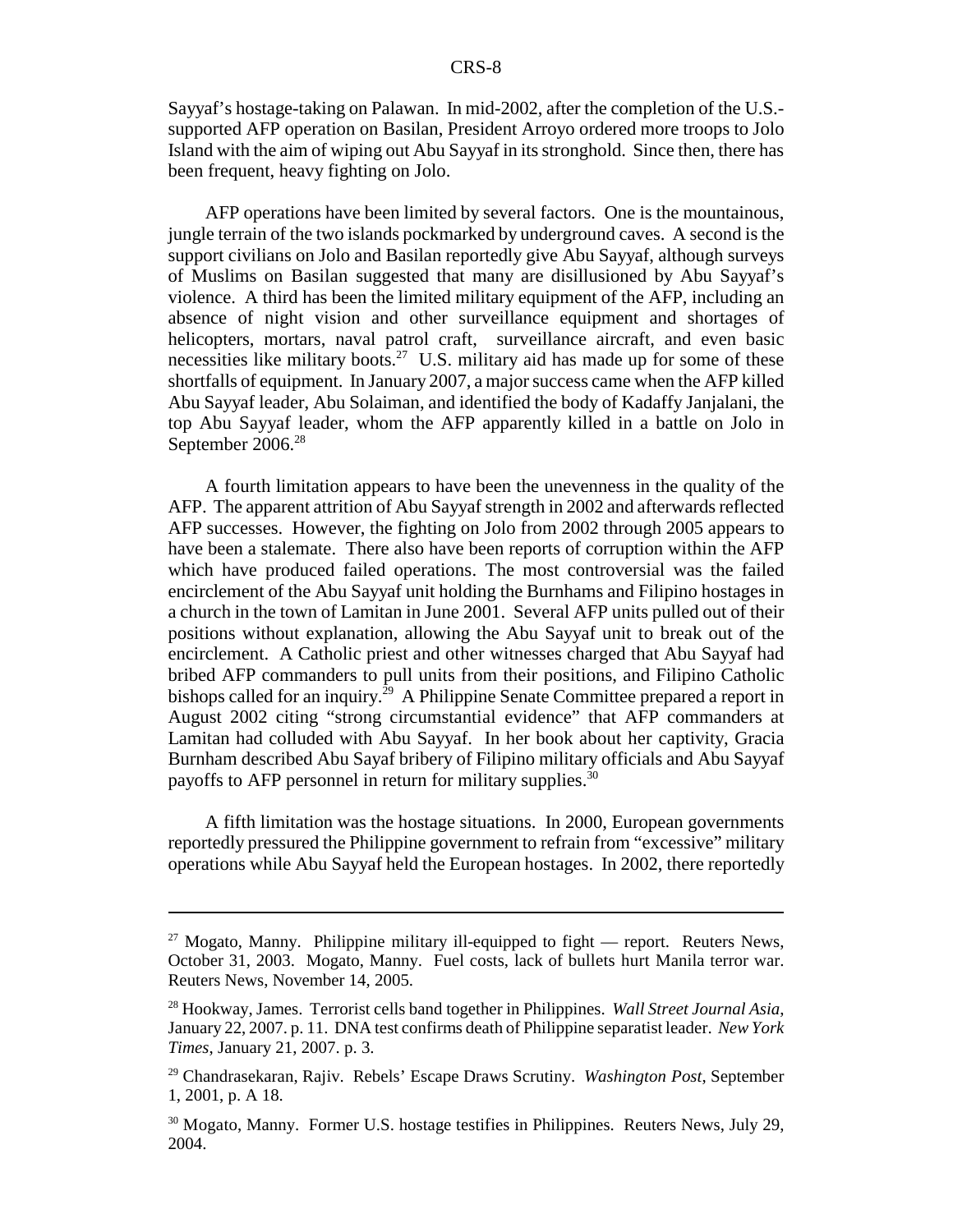was similar U.S. pressure regarding the Burnhams. Arroyo Administration officials and AFP commanders said they were restrained from air bombing and using artillery and mortars out of concern for the safety of the hostages. A sixth limitation was the AFP deployment of most of its forces in the southern Philippines in the broader areas of Mindanao dominated by the MILF and MNLF. Only a small percentage of Filipino troops was committed against Abu Sayyaf. A final constraint was the danger of AFP operations producing a large numbers of civilian casualties or displaced civilians. The Estrada Administration came under criticism in 2000 over reports that the AFP offensive on Jolo caused civilian casualties and displacement among the island's 600,000 residents.

The collaboration of Abu Sayyaf with the MILF and JI also appears to be placing limitations on Philippine operations against Abu Sayyaf. Abu Sayyaf undoubtedly has taken advantage of the truce between the MILF and the Philippine government to establish links with the MILF and JI and gain access to MILF base camps for training and sanctuary. The cease-fire has resulted in a substantial reduction in violence and armed clashes. However, the truce apparently has not reduced the movement of JI terrorist personnel and materials between Mindanao and the Indonesian island of Sulawesi under the direction of JI, nor has it prevented JI's growing collaboration with Abu Sayyaf.

Negotiations between the Philippine government and the MILF have been protracted and inconclusive. Government predictions of an agreement in 2006 were not realized. Substantial issues and disagreements between the two sides remain to be resolved. One is the issue of "ancestral domain," the size and geographical configuration of an autonomous Muslim entity. The MILF has proposed a unified area geographically, including some non-Muslim locales. The government has proposed a smaller, "leopard spot" configuration with no geographical unity. The MILF has rejected a government proposal for a census and plebiscite in locales to determine whether they would be included in the Muslim autonomous entity. Another issue is the constitutional-political system in an autonomous Muslim entity: whether an electoral democracy or a traditional system led by Muslim religious and tribal leaders. The nature of security forces remain to be resolved, including the jurisdiction of the AFP and the Philippine National Police (PNP) in the Muslim entity. The MILF also seeks agreement on a referendum to be held at some point to determine the final political status of the Muslim entity; such a plebiscite could include an option for full independence. The future role of the MNLF and other non-MILF groups also is a point in dispute between the MILF and the MNLF. $31$ 

### **The 2002 Balikatan Operation**

Beginning in October 2001, the United States sent groups of military observers to Mindanao to assess AFP operations against Abu Sayyaf, render advice, and examine AFP equipment needs. President Bush extended \$93 million in military aid

<sup>&</sup>lt;sup>31</sup> Abuza, Zachary. Status of the GRP-MILF talks. January 14, 2007. 5 pages. Arguillas, Carolyn O. Will new proposal break the impasse? MindaNews (internet), November 15, 2006.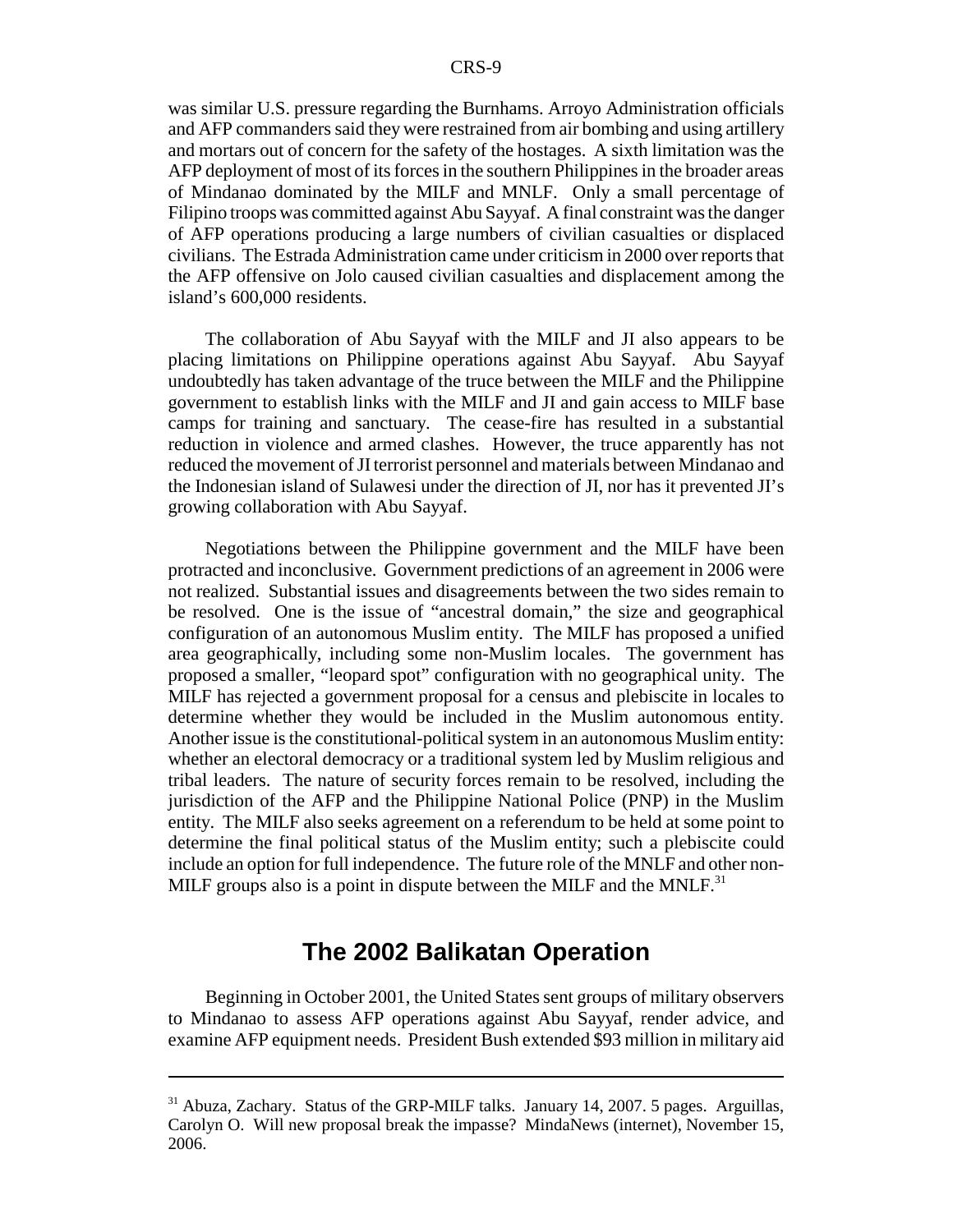to the Philippines when President Arroyo visited Washington in November 2001, and he offered a direct U.S. military role in combating Abu Sayyaf. President Arroyo insisted that the U.S. military role should be advisory and that the AFP would retain full operational responsibility. By late December 2001, the AFP on Mindanao began to receive quantities of U.S. military equipment. Moreover, AFP commanders suggested that they would support President Arroyo if she sought a more direct U.S. military role. $32$ 

 The early proposals of the Bush Administration envisaged a large, direct, and assertive role for U.S. forces: a direct combat role for U.S. military personnel, the commitment of the elite Delta Force to lead operations to rescue the Burnhams,<sup>33</sup> and assistance to the AFP against Abu Sayyaf.<sup>34</sup> However, negotiations with the Philippines over the rules of engagement for the Balikatan exercise resulted in a more limited U.S. role, as Filipino officials insisted on a non-combat role for the Americans, operations against only Abu Sayyaf, and a geographical limitation of U.S. operations to only Basilan island and the Zamboanga peninsula.

In February 2002, the United States dispatched 1,300 U.S. troops to provide training, advice, and other non-combat assistance to 1,200 Filipino troops against Abu Sayyaf on Basilan island in an operation dubbed "Balikatan" (shoulder-toshoulder). The U.S. troops included 160 Special Operations personnel and over 300 troops, primarily Navy engineers, to undertake "civic action" projects such as roadbuilding on Basilan.

Philippine-U.S. rules of engagement provided that two-man U.S. Special Forces teams could accompany AFP companies in the field on Basilan island. U.S. military officials in the Philippines reportedly favored an early implementation of this plan; but some Bush Administration officials in Washington, including Secretary of Defense Rumsfeld, developed second thoughts about this U.S. role.<sup>35</sup> Rumsfeld did not detail these misgivings, but several have been reported and/or seem apparent. Command arrangements were a difficult issue in Philippine-U.S. negotiations over rules of engagement. The Americans refused to place U.S. personnel under Filipino command but agreed that U.S. personnel would take "operational instructions from Filipino commanders" in the field. Rumsfeld and other officials, however, may have had continued doubts about this kind of arrangement. Relatedly, the uneven and sometimes poor quality of AFP units may have added to these doubts.

<sup>32</sup> More US 'Advisors' to Help Fight Sayyaf. *Manila Times*, January 4, 2002. P. 1. Ng-Gadil, Mirasol. AFP Admitted that Operation Against Abu Sayyuf Bandits is Difficult. *Manila Kabayan* (internet version), December 30, 2001.

<sup>33</sup> Bonner, Raymond. Philippines Terror Group Seeks Money for Couple. *New York Times*, March 9, 2002. p. A10.

<sup>34</sup> Struck, Doug. Some Filipinos Cite Threats Beyond Abu Sayyaf. *Washington Post*, March 4, 2002. p. A13.

<sup>35</sup> Chandrasekaran, Rajiv. U.S. Troops Have yet to Join Patrols in Philippines. *Washington Post*, May 1, 2002. p. A16.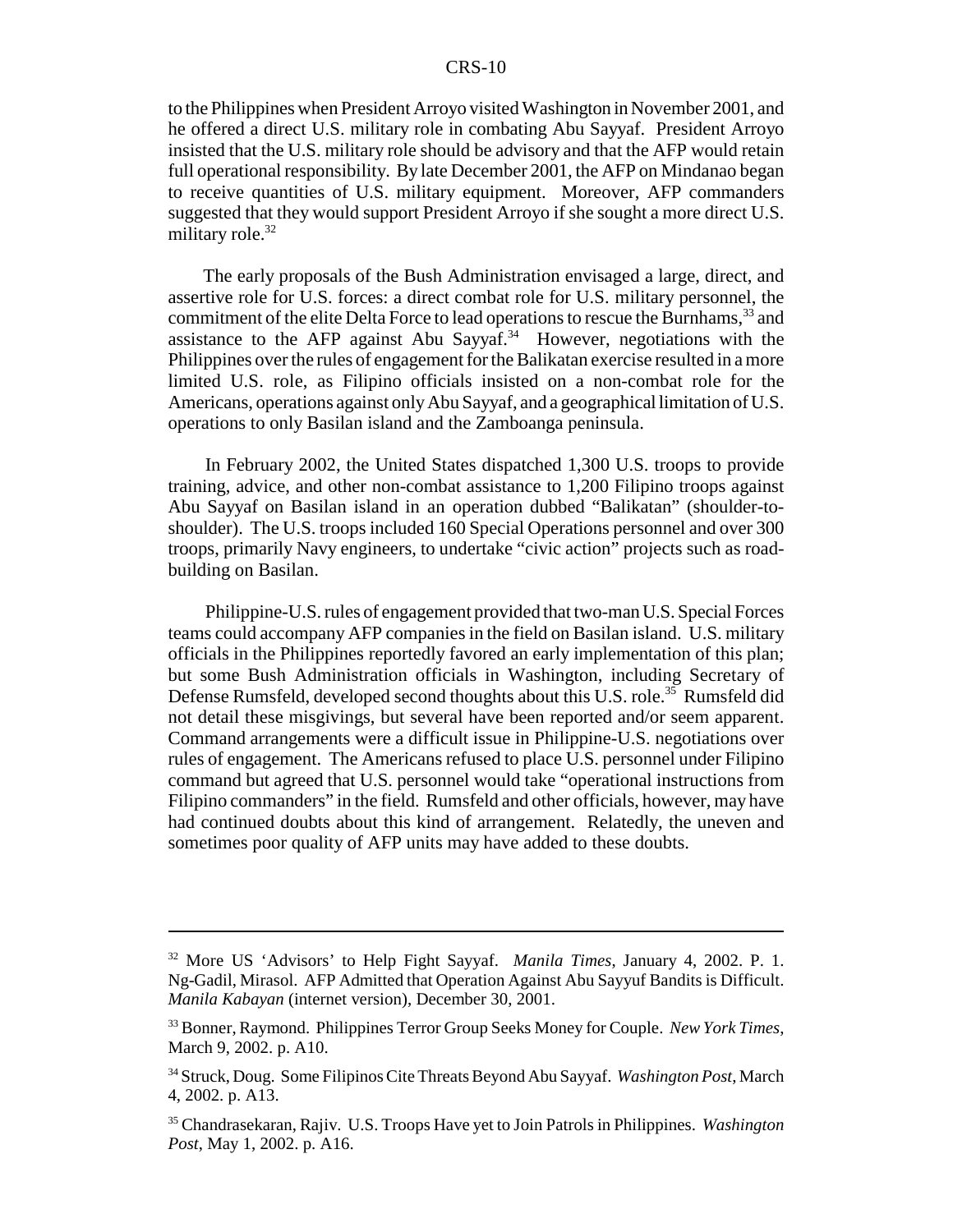In mid-June 2002, the Filipinos and Americans finalized arrangements for U.S. Special Forces in the field. U.S. Special Forces personnel would accompany only selected AFP companies that had reached certain specified combat skills and on only closely defined missions. Moreover, this arrangement would end on July 31, 2002, the official termination date of the Balikatan operation. Any extension would have to be re-negotiated.<sup>36</sup> In reality, the arrangements were not implemented before the July 31 deadline.

U.S. policy toward the Burnhams, the American missionary couple held hostage, contained several shifts. After the U.S. offer of the Delta Force was ruled out, American officials reportedly advised their Filipino counterparts to exercise military restraint in order to limit the danger to the Burnhams.<sup>37</sup> The Bush Administration made a decision, probably in March 2002, to support the payment of ransom to Abu Sayyaf. The payment of \$300,000 reportedly was made by private parties, probably through intermediaries that had contacts with Abu Sayyaf. U.S. FBI officials reportedly helped to deliver the money in April 2002. Abu Sayyaf did not release the Burnhams. The money reportedly did not go to the Abu Sayyaf group under Abu Sabaya which held the hostages. Instead, it went to the Jolo-based Abu Sayyaf faction under Khaddafy Janjalani, who reportedly refused to turn it over to Abu Sabaya.38 The Bush Administration has not disclosed what went wrong with the ransom attempt.

Following the failed ransom attempt, U.S. officials reportedly shifted from their pro-restraint position and advised the AFP to adopt more aggressive tactics to rescue the Burnhams. The U.S. military provided the AFP with intelligence information that Abu Sayyaf moved the Burnhams from Basilan to the Zamboanga peninsula in April 2002 and with key intelligence in the AFP's assault on the Abu Sayyaf team holding the hostages on June 7, 2002. Martin Burnham and Filipino hostage, Deborah Yap, were killed during the fighting; Gracia Burnham was rescued.

Despite these changes in the U.S. military role and in U.S. policies and the less than successful attempt to rescue the Burnhams, the Balikatan exercise appears to have accomplished several U.S. goals. Philippine-U.S. security cooperation was advanced. AFP commanders viewed the U.S. role in Balikatan positively, and President Arroyo continued to advocate this kind of cooperation. Most reports indicate that U.S. support enhanced the capabilities of AFP units on Basilan. The period after February 2002 saw more assertive AFP patrolling on Basilan, more encounters with Abu Sayyaf, and an erosion of Abu Sayyaf strength, which apparently led to the Abu Sayyaf decision to leave Basilan with the Burnhams. In March 2003, Philippine officials estimated Abu Sayyaf strength at about 470 with

<sup>36</sup> Schmitt, Eric. American Troops Will Begin Tighter Operations with Filipinos. *New York Times*, June 20 , 2002. p. A13.

<sup>&</sup>lt;sup>37</sup> Ricks, Thomas E. and Sipress, Alan. Spy Planes Seek out Philippine guerrillas. *Washington Post*, February 21, 2002. p. A1.

<sup>38</sup> Lerner, Mark. Hostage's Father Says Abu Sayyaf Broke Deal. *Washington Times*, April 26, 2002. p. A15. Bonner, Raymond and Schmitt, Eric. Philippine Officials Detail the Trap, Set With U.S. Help, that Snared a Rebel Leader. *New York Times*, September 22, 2002, p. 16.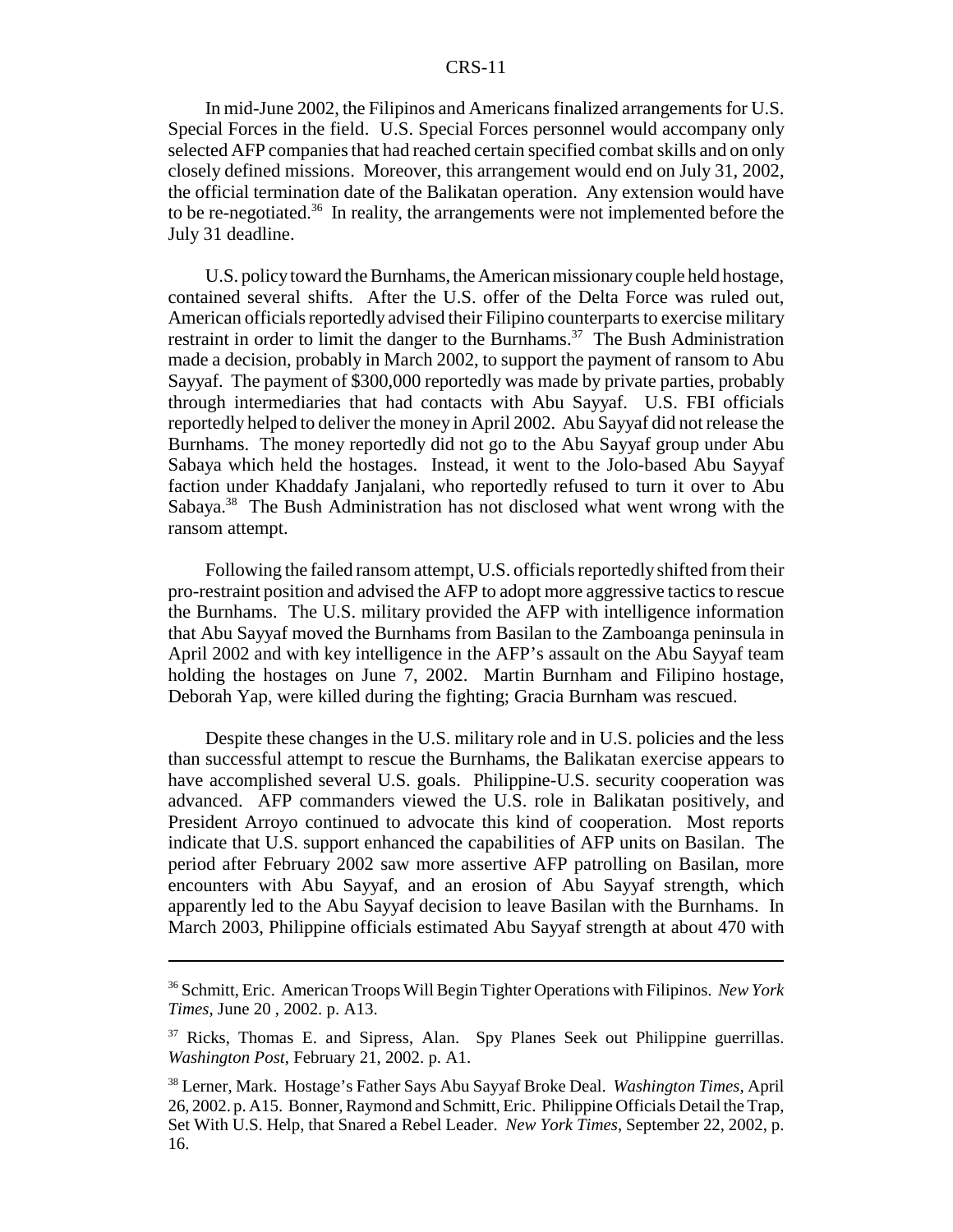about 380 on Jolo Island. As stated previously, later estimates placed Abu Sayyaf strength between 200 and 400 fighters. Filipino officials voiced praise for the modern equipment U.S. forces provided the AFP, U.S. intelligence information provided by U.S. aircraft and sophisticated communications and tracking equipment, and American assistance in planning operations.<sup>39</sup> U.S. equipment and surveillance were important in the AFP's successful operation later in June 2002 in intercepting Abu Sabaya and other Abu Sayyaf leaders at sea in which Abu Sabaya was killed.<sup>40</sup>

The Bush Administration's initiative in offering 350 U.S. personnel to conduct civic action projects on Basilan reportedly proved popular with the people on the island and probably helped to neutralize public support for Abu Sayyaf on the island.<sup>41</sup> The civic action projects (road building, medical care, and well-digging) may have influenced a less negative reaction of Filipino Muslims elsewhere to the U.S. military role, and the favorable Filipino media coverage appears to have helped President Arroyo contain the critics of the United States within the Manila political elite.

#### **U.S. Support Role on Jolo Island and in Western Mindanao**

A key decision for post-July 31 cooperation was whether to extend the U.S. support and assistance role southward from Basilan to Jolo and other islands in the Sulu group where Abu Sayyaf continued to operate. There was evidence of tough Philippine-U.S. negotiations on this issue and possible division within the American side. President Arroyo and Secretary of Defense Angelo Reyes voiced support for a U.S. assistance role in the Sulus.42

The continued Abu Sayyaf bombings in autumn 2002 led the U.S. Defense Department to give increased attention to Jolo. U.S. officials also cited stronger evidence of connections between Abu Sayyaf and international terrorist groups. Planning and discussions with the Philippine government were underway by December 2002. In February 2003, Pentagon officials described a plan under which the United States would commit 350 Special Operations Forces (SOF) to Jolo to operate with AFP Army and Marine units down to the platoon level of 20-30 troops. Another 400 U.S. support troops would be at Zamboanga on the Mindanao mainland. Positioned offshore of Jolo would be a navy task force of 1,000 U.S. Marines and 1,300 Navy personnel equipped with Cobra attack helicopters and Harrier jets.<sup>43</sup>

<sup>39</sup> Gloria, Glenda M. Training Days. *Manila Newsbreak* (internet version), July 8, 2002.

<sup>40</sup> Bonner and Schmitt, Philippine Officials Detail the Trap, Set With U.S. Help, that Snared a Rebel Leader, *New York Times*, September 22, 2002, 16.

<sup>41</sup> Schmitt, Eric. By Aiding Needy Filipinos, G.I.'s Could Help Rout the Rebels. *New York Times*, June 15, 2002. p. A6.

<sup>42</sup> Vuillanueva, Mirichu and Pareno, Roel. Arroyo Scolds US General. *Philippine Star* (internet version), July 11, 2002. New US-Philippine Exercises Against Rebels Planned. Reuters News Agency, July 20, 2002.

<sup>43</sup> Graham, Bradley. U.S. Bolsters Philippine Force. *Washington Post*, February 21, 2003. p. A1.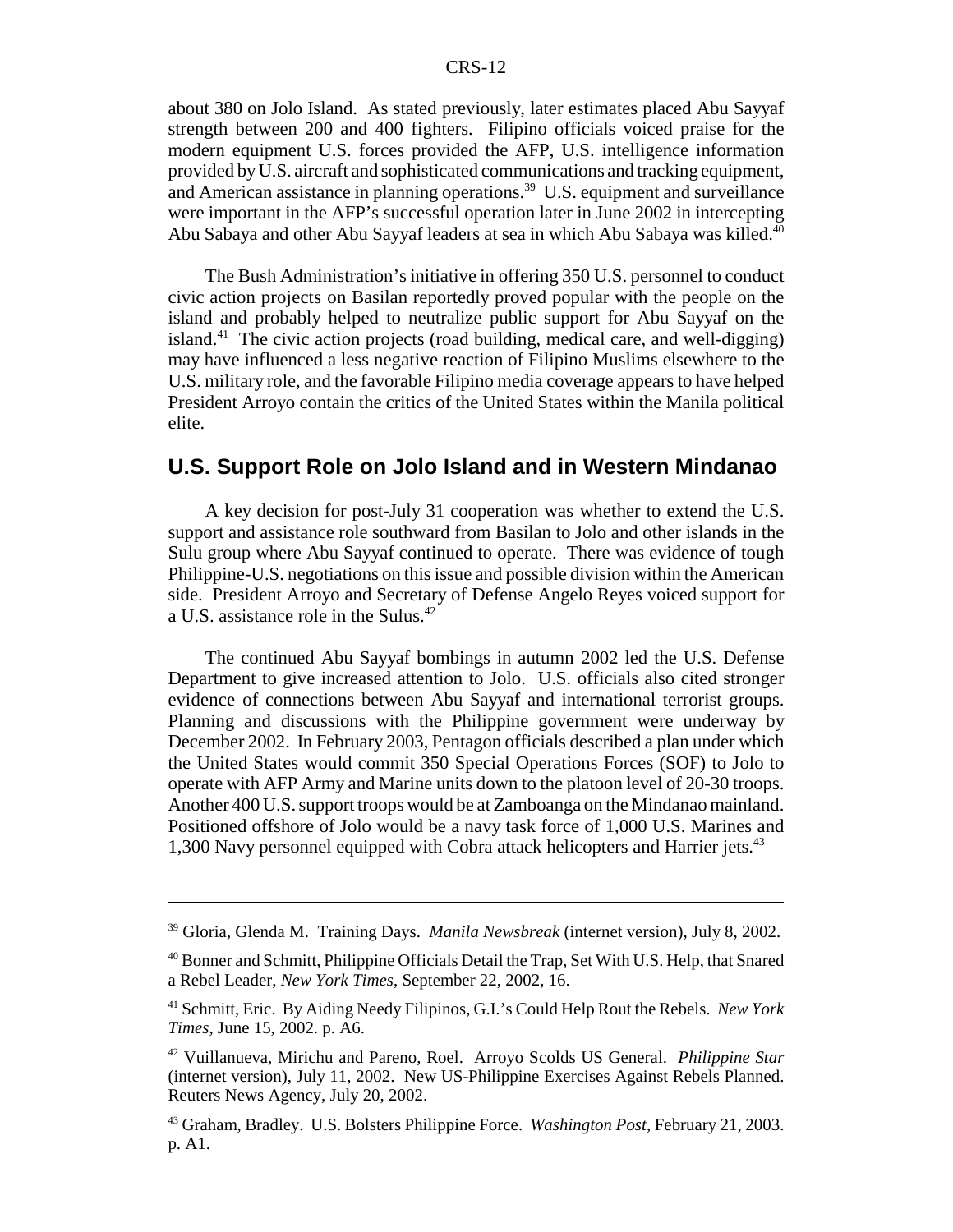According to the Pentagon description of the plan, U.S. troops would be in a combat role. This and subsequent statements indicated that the SOF on Jolo would participate in AFP offensive operations against Abu Sayyaf and that the SOF would not be limited to using their weapons for self-defense. The U.S. Marines were described as a "quick reaction" force, undoubtedly meaning that they could be sent on to Jolo to reinforce AFP units. The Cobra helicopters and Harrier jets would give AFP commanders the option of requesting U.S. air strikes in support of AFP operations.

These rules of engagement went beyond the U.S. role on Basilan in 2002. President Arroyo and AFP commanders reportedly had agreed to the plan in a meeting of February 4, 2003.<sup>44</sup> The announcement of the plan caused immediate controversy in the Philippines. Filipino politicians and media organs criticized the plan as violating the constitutional prohibition of foreign troops engaging in combat on Philippine soil.45 Filipino Muslim leaders warned of a Muslim backlash on Mindanao. Filipino experts and civic leaders on Jolo warned that the people of Jolo would not support a U.S. combat role, partly because of the history of U.S. military involvement on the island. During the Philippine wars following the U.S. annexation of the Philippines in 1898, U.S. forces commanded by Generals Leonard Wood and John J. Pershing conducted extensive combat operations against Muslim forces on Jolo, inflicting thousands of civilian casualties. President Arroyo reacted to these criticisms and warnings by asserting that the U.S. role on Jolo would be to train and advise under AFP jurisdiction but would not involve combat. The Bush and Arroyo administrations decided to put the plan on hold and re-negotiate the rules of engagement of U.S. forces. It was reported that President Arroyo decided to postpone implementation of any plan until after the U.S. war with Iraq.<sup>46</sup>

However, after 2002, the United States and the Philippines implemented another phase of U.S. training and support of the AFP, the training of AFP light infantry companies for use against both Muslim insurgents and the communist New People's Army. In 2004, the two sides began to negotiate alternative schemes for military cooperation against Abu Sayyaf. The result was two operations that began in 2005 and continue to the present. One has focused on Abu Sayyaf on western Mindanao, undoubtedly in response to Khadaffy Janjalani's shift of Abu Sayyaf operations to the Mindanao mainland. The second focused on Jolo but with a reduced U.S. military role as compared to the plan of 2003.

The operations apparently have had three objectives: (1) neutralize Abu Sayyaf-Jeemah Islamiah training; (2) kill or capture Khaddafy Janjalani and other Abu Sayyaf leaders (partially successful with the deaths of Janjalani and Solaiman); and

<sup>44</sup> Nakashima, Ellen and Graham, Bradley. Missed Signals Forced Suspension of U.S.- Philippine Mission. *Washington Post*, March 3, 2003. p. A12.

<sup>45</sup> Nakashima, Ellen. Philippines Debates U.S. Combat Role Against Rebels. *Washington Post*, February 23, 2003. p. A30.

<sup>46</sup> Pareno, Roel and Mendez, Christina. Reyes: RP-US Balikatan Deal Done in One Month. *Philippine Star* (Internet version), March 28, 2003. Villanueva, Marichu. More Conservative Terms for Balikatan 03-1 Sought. *Philippine Star* (Internet version), March 23, 2003.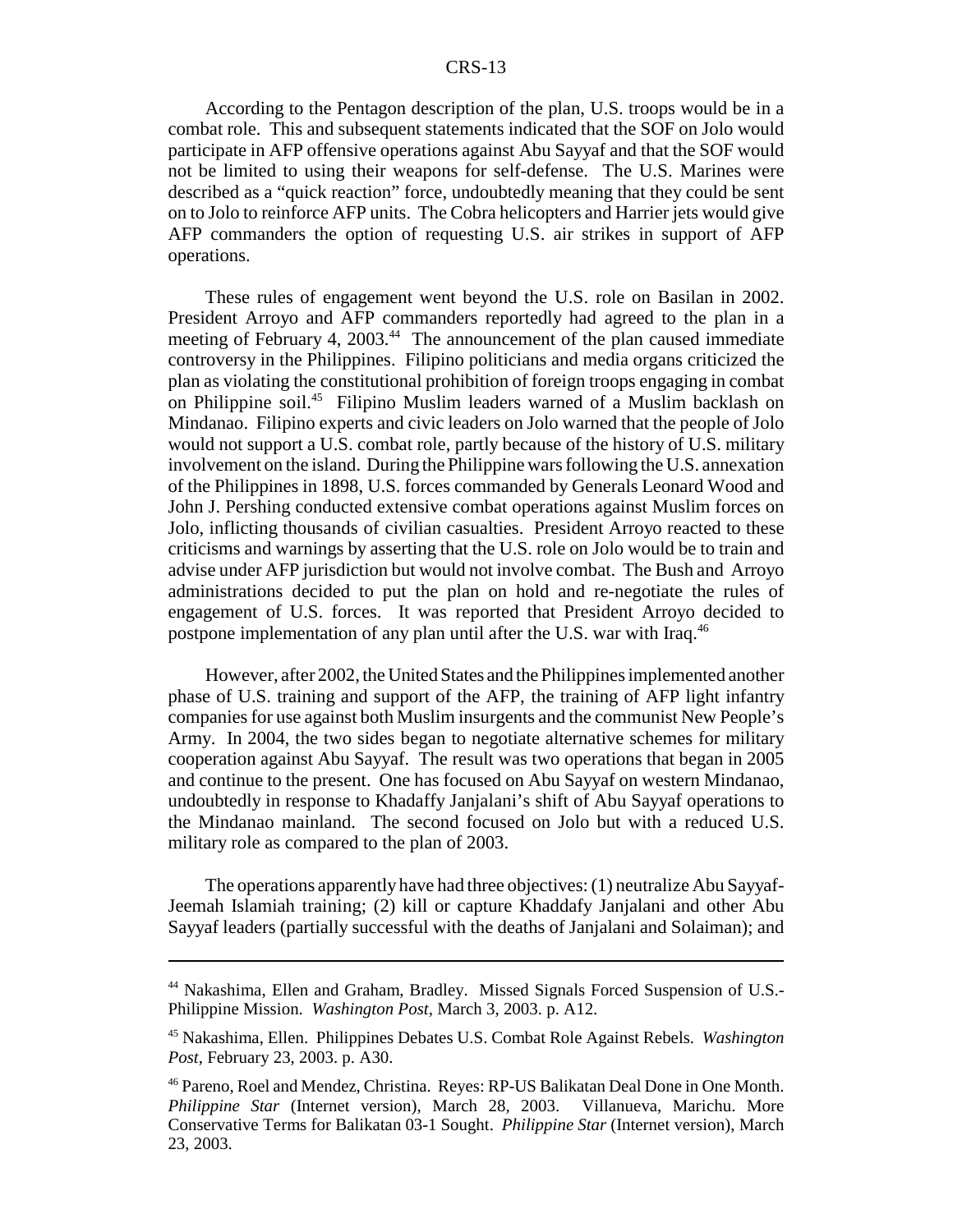(3) root out the Abu Sayyaf forces and organization on Jolo in a similar fashion to the success on Basilan in 2002. The U.S. military role in western Mindanao reportedly has involved intelligence and communications support of the AFP, including the employment of U.S. P-3 surveillance aircraft; deployment of Navy Seal and Special Operations personnel with AFP ground units; and rules of engagement restricting U.S. personnel to a non-combat role (although such rules normally would allow U.S. personnel to defend themselves if attacked).47 In November 2005, U.S. troops were deployed into Jolo to assist the AFP in mine clearing, $48$  and the AFP announced a joint Philippine-U.S. military exercise in the Sulu islands scheduled for February 20- March 5, 2006. In this exercise, dubbed Balikatan Shoulder-to-Shoulder 2006, about 5,500 U.S. military personnel participated. Of these, 250 conducted non-combat exercises on Jolo with emphasis on civic action projects such as medical services, repairing roads and bridges, and repairing school buildings.49 The exercise carried over into a longer-term U.S. support operation in Jolo and reportedly has expanded to include assistance to the AFP in planning operations and intelligence collection and surveillance.<sup>50</sup>

#### **Implications of U.S. Military Involvement**

Philippine-U.S. military cooperation against Abu Sayyaf has rebuilt a Philippine-U.S. alliance that had weakened considerably after the Philippines ended U.S. rights to military bases in the Philippines in 1993. During President Arroyo's state visit to Washington in May 2003, the Bush Administration designated the Philippines as a Major Non-NATO ally, a status that could make the Philippines eligible to receive more sophisticated U.S. arms and military training. The joint operations and exercises appear to have strong support from the Filipino populace. They served to limit the potential rift between Manila and Washington in 2004 when President Arroyo withdrew the small AFP contingent from Iraq in response to the taking of a Filipino contract worker hostage by insurgents in Iraq. However, the enlarged U.S. military role also carries the risk of political backlashes. Influential Filipino "nationalist" and leftist groups criticized the U.S. military role in Basilan, even though polls indicated overwhelming Filipino public support for it and the influential Catholic Bishops Conference endorsed it. They charged that the U.S. military role violated the Philippine constitution and that the United States was plotting to secure permanent military bases again. This kind of controversy likely will emerge again if the new U.S. military role on Jolo is prolonged and/or expands in scope.

Moreover, incidents involving U.S. military personnel and Filipino civilians have the potential to turn Filipino opinion negative toward the United States. At the

<sup>47</sup> Bonner, Raymond and Conde, Carlos H. U.S. and Philippines join forces to pursue terrorist leader. *New York Times*, July 23, 2005. P. A4.

<sup>48</sup> U.S. troops remove landmines in Philippine south. Reuters News, December 1, 2005.

<sup>&</sup>lt;sup>49</sup> U.S. plans Philippine war games in Muslim south. Reuters News, January 10, 2006. Asia Security Monitor No. 151, January 9, 2006.

<sup>50</sup> U.S. troops fighting in Philippines? Associated Press, January 16, 2007.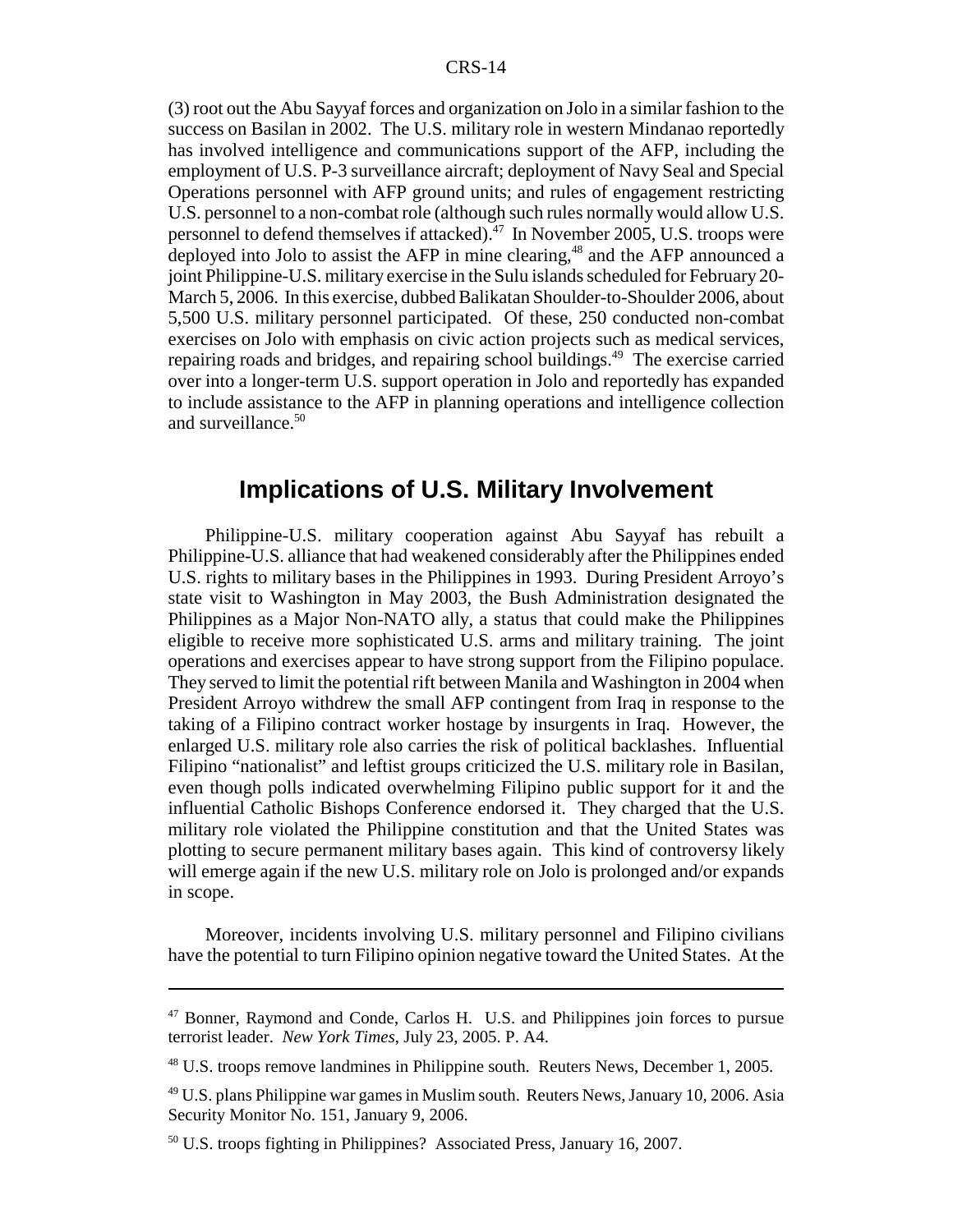end of 2005, four U.S. Marines, stationed on Okinawa, were charged formally with raping a Filipino woman while they were in the Philippines for a military exercises. Their case is pending and is drawing much publicity in the Philippines, particularly over the application of the 1998 Philippine-U.S. Visiting Forces Agreement to the case and especially to the issue of who will hold custody of the Marines until their trial is held.

The U.S. military undoubtedly will be influenced by the increasingly complex Muslim terrorist and insurgency situation that has developed since 2002. As stated previously, Abu Sayyaf's armed strength has dwindled to an estimated 200-400. The cease-fire between the MILF and the Philippine government has held, and negotiations for a settlement are ongoing in Malaysia. However, there are other developments of a negative nature that could worsen the overall situation in the southern Philippines and even the Philippines as a whole. One is the growing cooperation among Abu Sayyaf, several major MILF commands, and elements of Jeemah Islamiah on Mindanao. JI appears to use Mindanao as a primary base for building up its cadre of terrorists. This cooperation among the three groups appears to be transforming Mindanao into a significant base of operations rather than just a site for training; and these operations appear to target increasingly the Philippines for terrorist attacks rather than just neighboring countries. This, too, is related to the emergence of the Rajah Solaiman Movement and its cooperation with Abu Sayyaf and JI. The result has been an increase in terrorist bombings since 2002 both in number and destructiveness and an increase in the number of bombings and bomb plots in the northern Philippines, including Manila.

The Bush Administration has expressed growing concern over MILF links with JI and Abu Sayyaf and JI's use of the Mindanao-Sulawesi corridor to move terrorists and bombing materials between the Philippines and Indonesia. In April 2005, the U.S. Charge d'Affaires in Manila, Joseph Mussomeli, caused an uproar among Filipino officials when he stated that parts of Muslim Mindanao, with its poverty, lawlessness, porous borders, and links to JI could development into an "Afghanistanstyle" situation. In May 2005, U.S. Ambassador Francis Ricciardone announced the cancellation of a U.S.-aided road project in Cotabato province in southern Mindanao, describing Cotabato as a "doormat" for Muslim terrorists.<sup>51</sup> These statements indicated U.S. dissatisfaction with the situation on Mindanao and doubts about the Philippine government's ability to end Muslim terrorism.

The Bush Administration has considered placing the MILF on the U.S. list of terrorist organizations. However, the Arroyo Administration has opposed such a move as potentially jeopardizing the peace negotiations.<sup>52</sup> As of the beginning of 2006, the Bush Administration has voiced support for the Philippine-MILF peace

<sup>51</sup> Conde, Carlos H. Corruption troubles Philippine military. *International Herald Tribune*, May 26, 2005.

<sup>52</sup> Abuza, Balik-Terrorism: The Return of the Abu Sayyaf, p. 42. Gloria's powers of persuasion. *Far Eastern Economic Review*, December 12, 2002. P. 10.